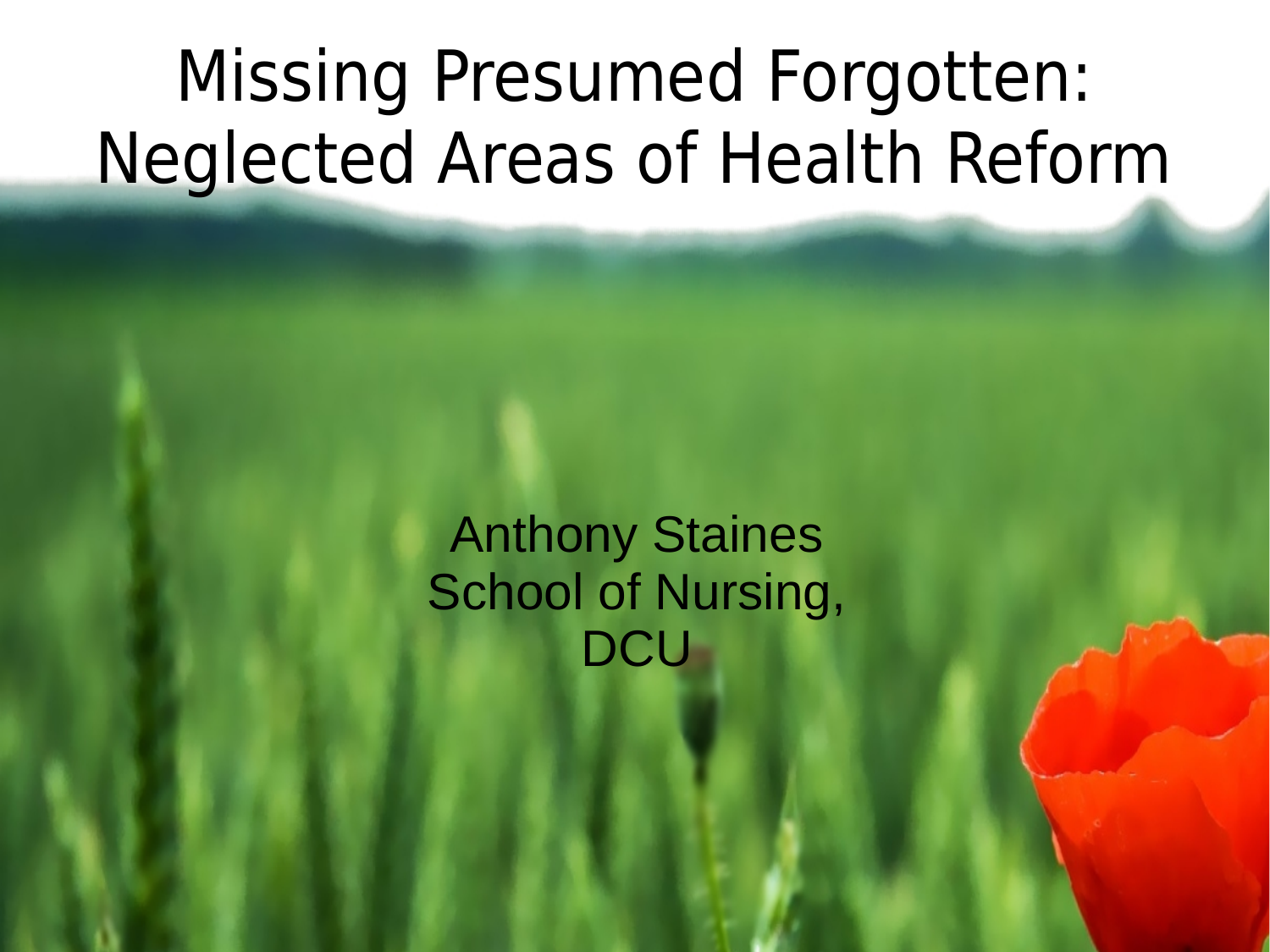## The Problem

- Health Promotion and Prevention is a key area where obvious long term savings can be made
- Governments seem reluctant to commit any funding
- Why prevention programmes should be higher on the list of priorities.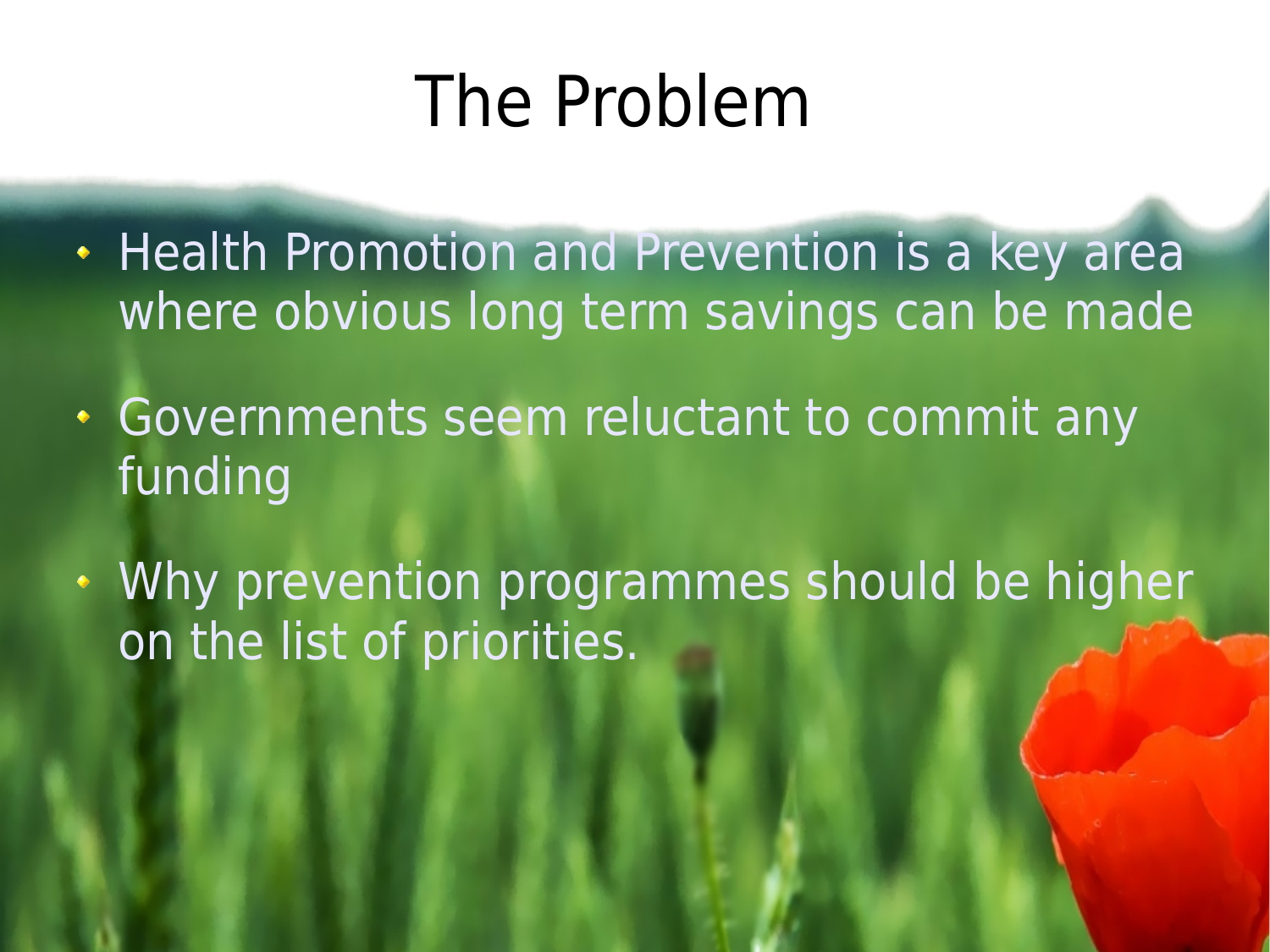#### Food – a case study

- . The main causes of death in Ireland are well known to us all
- **Heart disease**
- Cancer
- **Respiratory disease**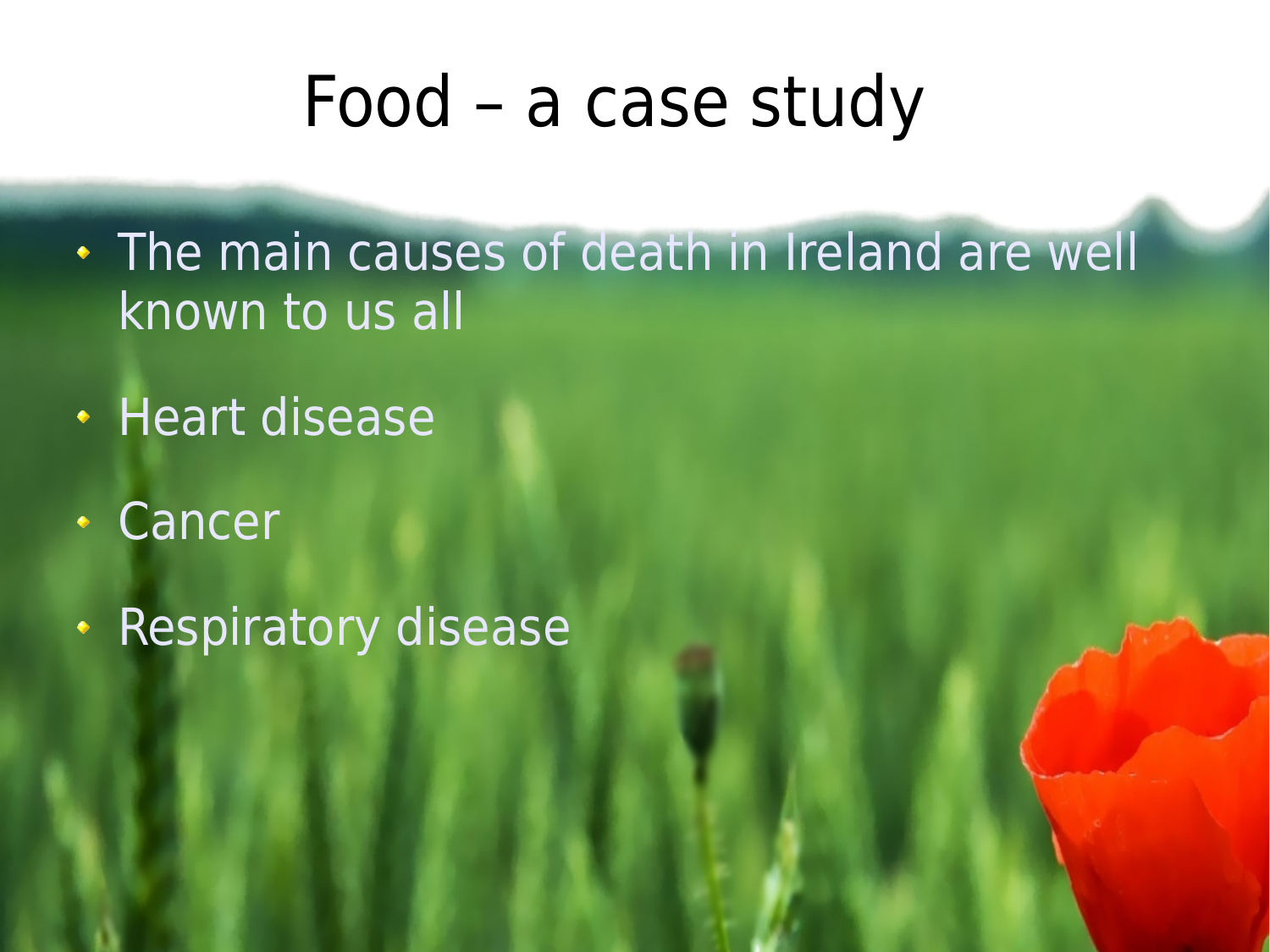#### CSO Mortality data

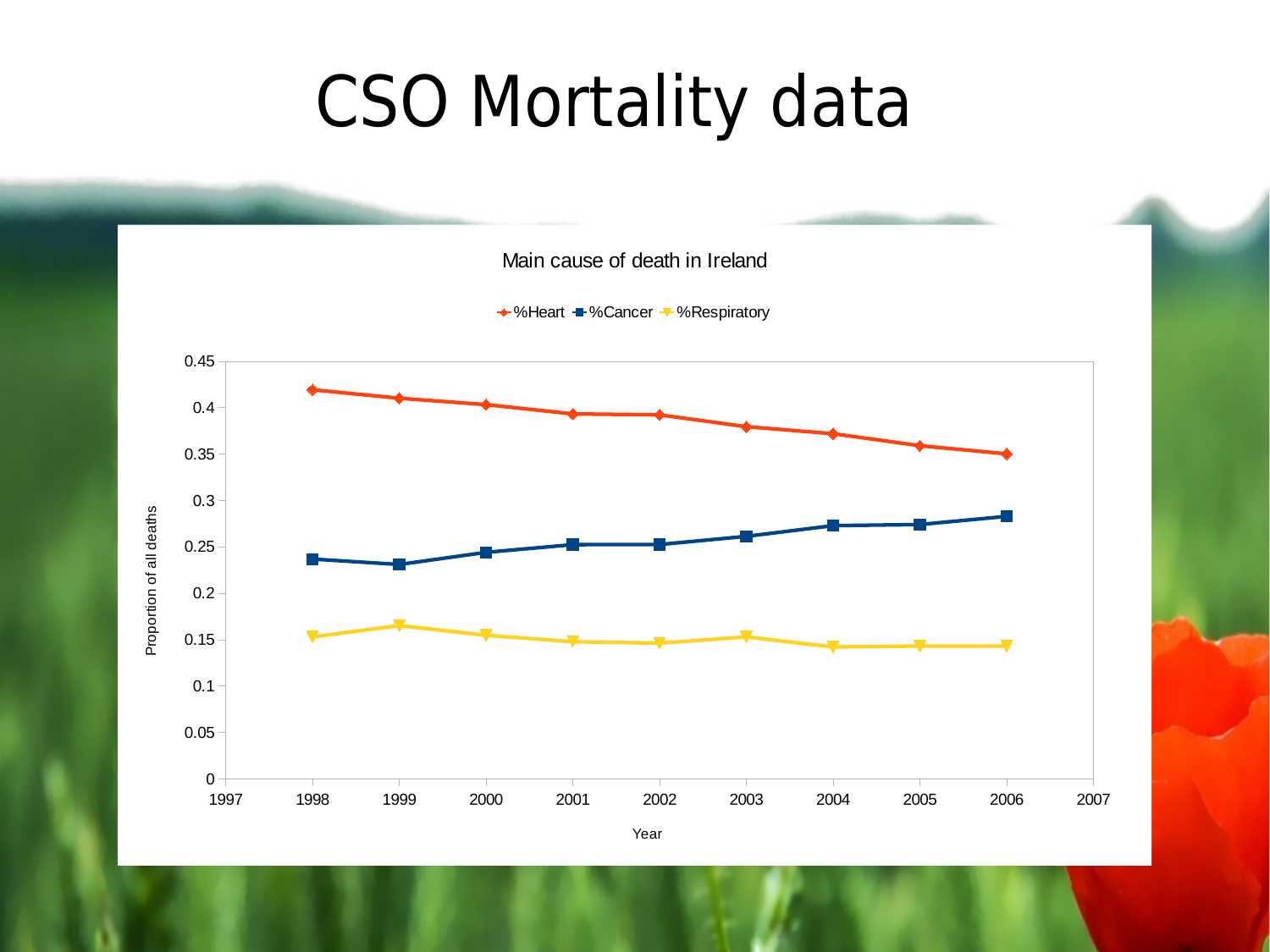#### What can be done?

- We spend a lot of money,
	- including most of our acute hospital budget,
- treating people in the year or two before they die
- This is not worthless, but we're not winning either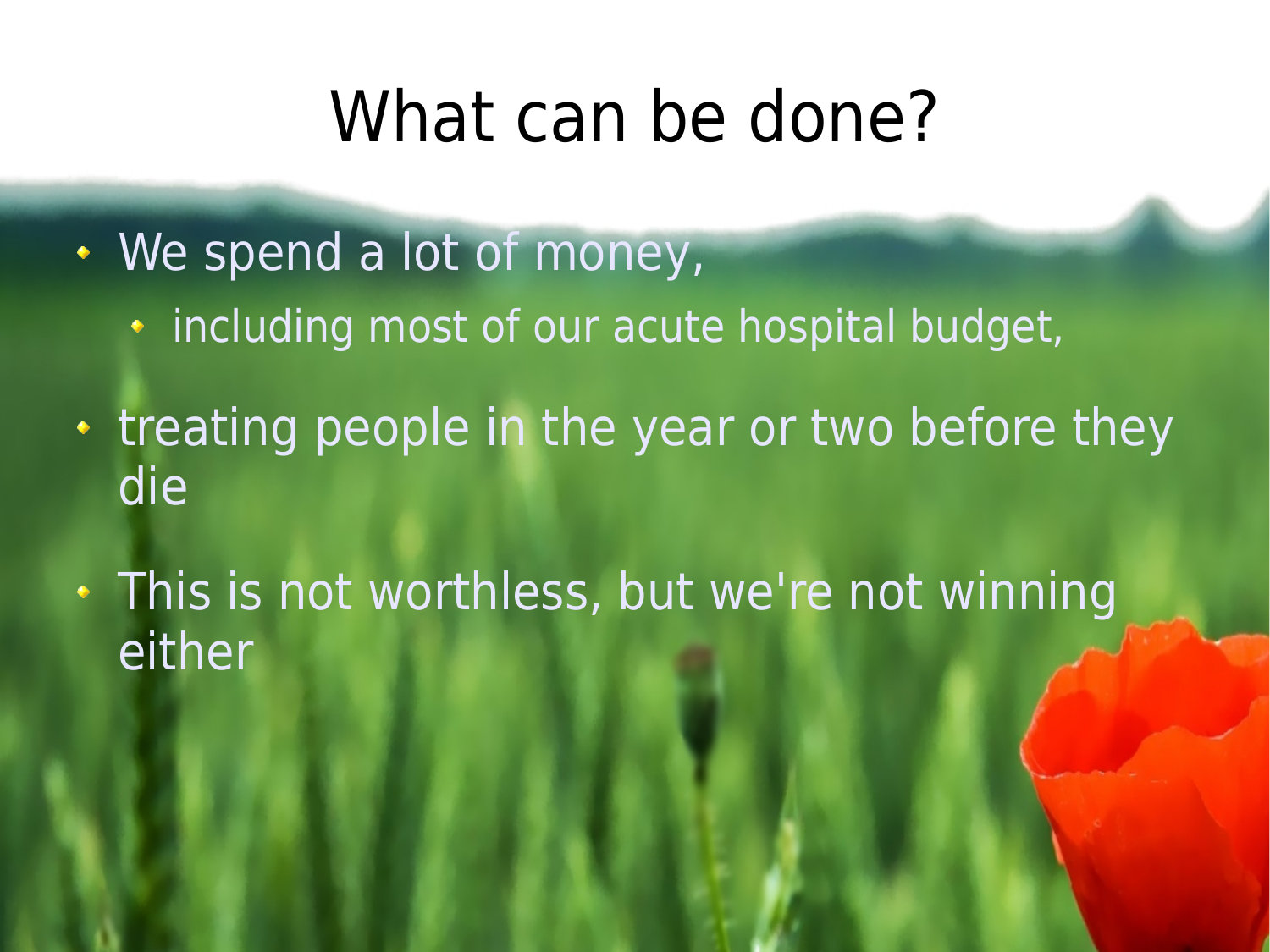# **Obesity**

- There is a major health issue looming
- . There is a risk that our children will die younger than us, because of spiralling levels of obesity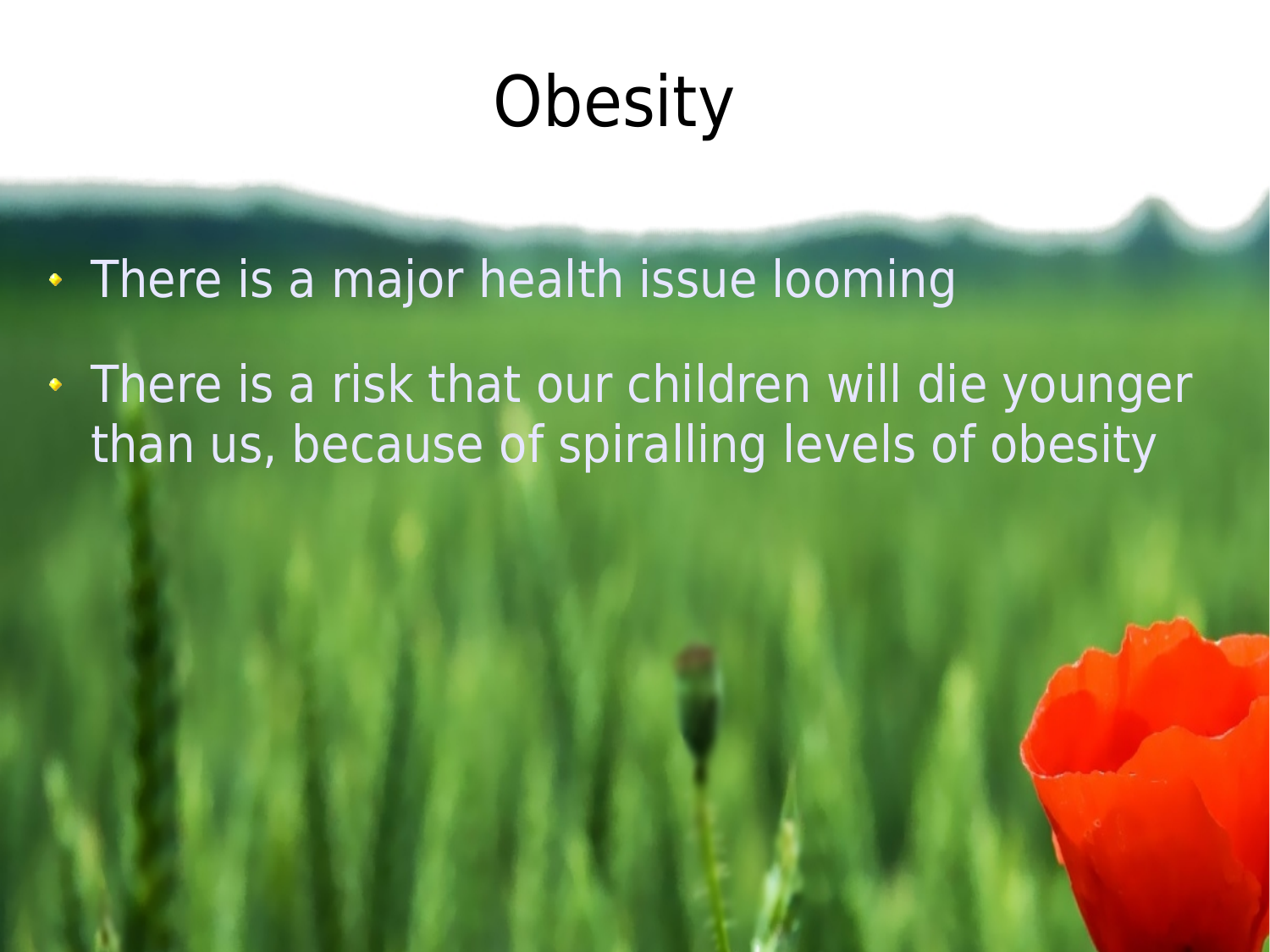## Food

Food is a big part of the problem

- but not the whole story
- **We eat too much**
- A lot of our food has hidden calories

It is designed to be addictive, hitting much the same neural pathways as cocaine and betting (David Kessler, The End of Overeating, 2009)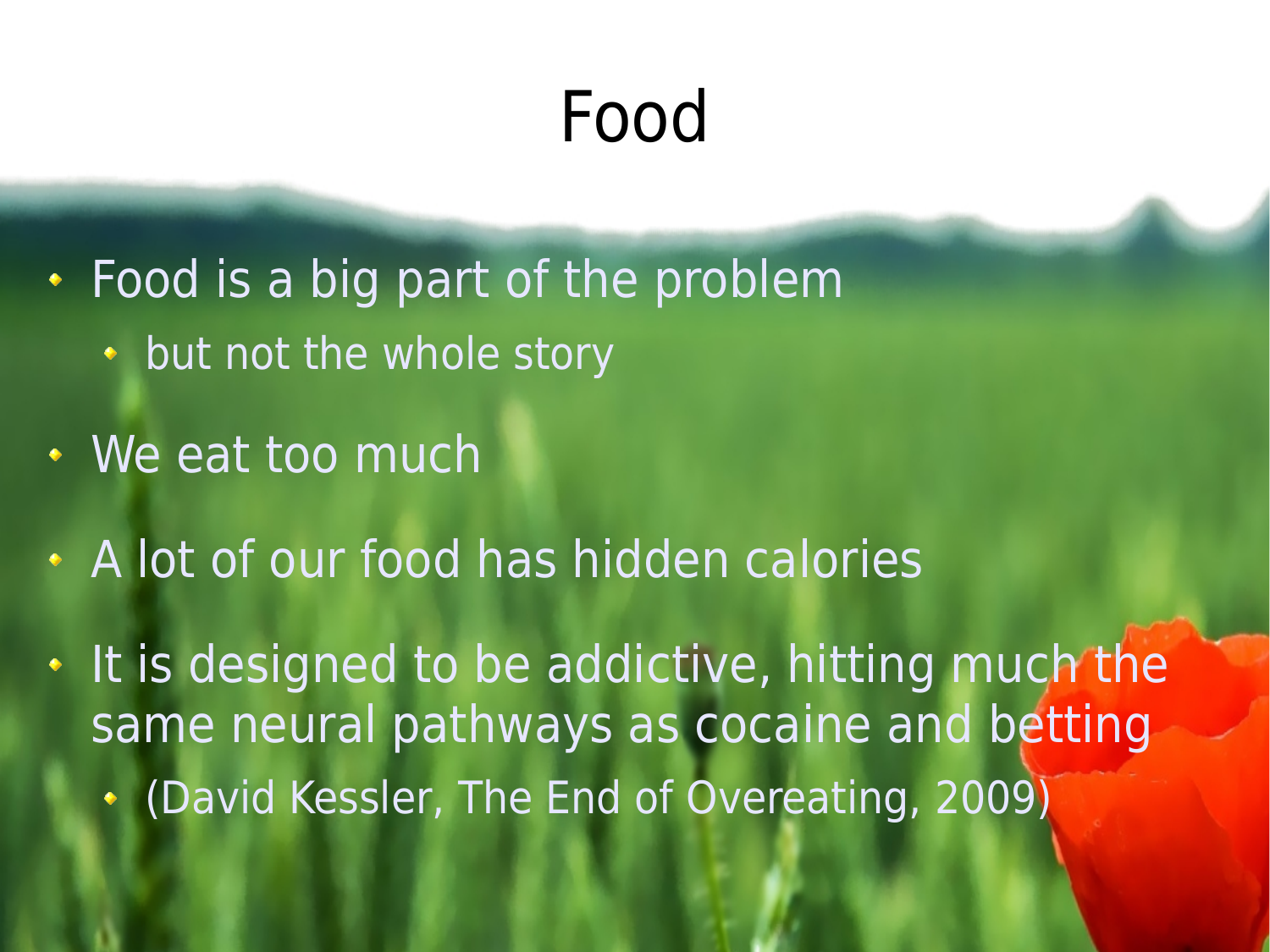Figure 5.1: Framework for obesity prevention<sup>214</sup>



Gail Woodward-Lopez, 2004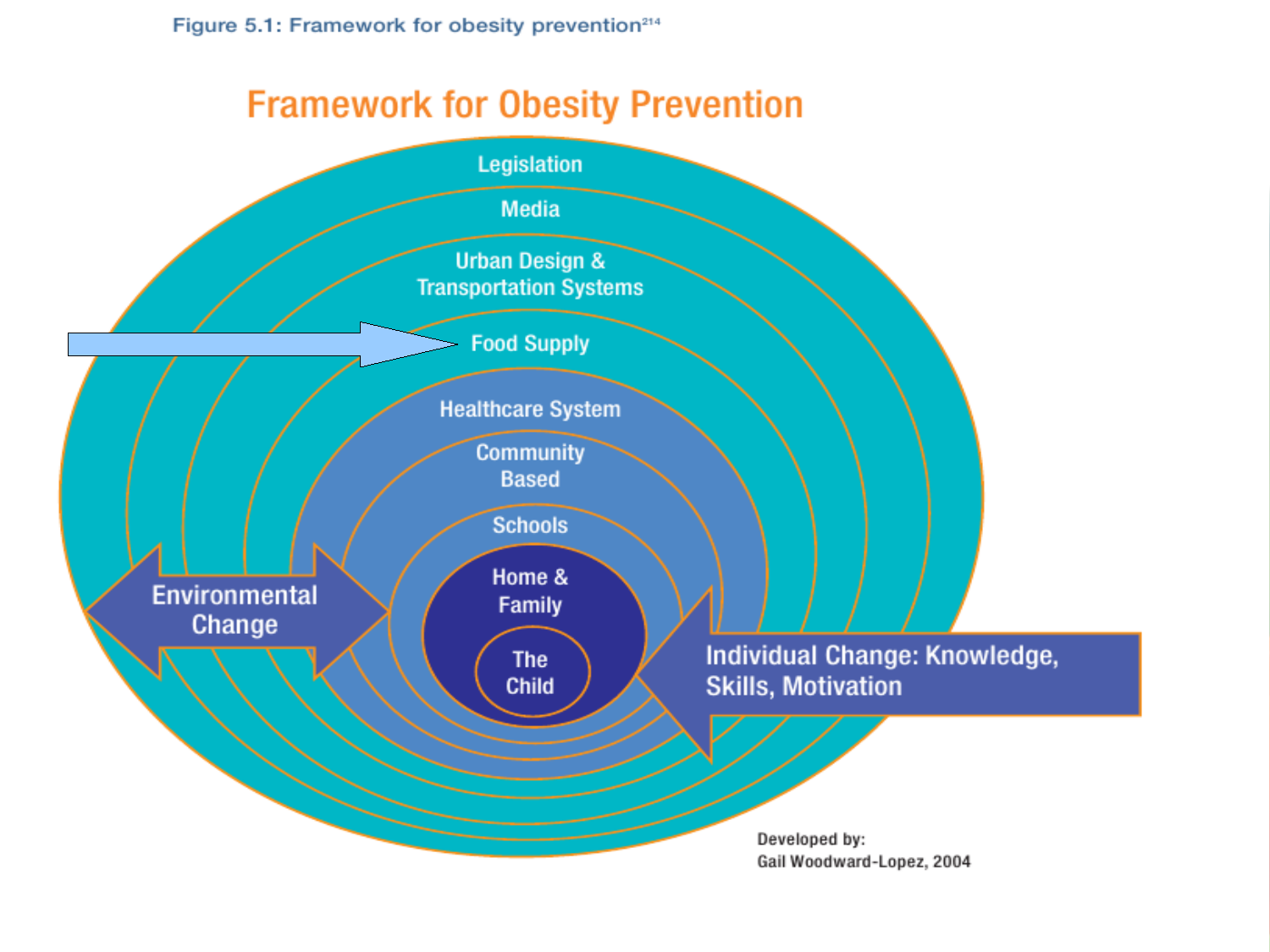## Food in Ireland

A major concern in the Irish diet is the overconsumption of foods high in fats and sugar, such as oils, butter, cakes and biscuits.

On average, SLÁN 2007 respondents consumed 7.3 daily servings of these types of food, which, according to the Food Pyramid, should be

'used sparingly' (i.e. less than 3 daily servings) (Slan 2007).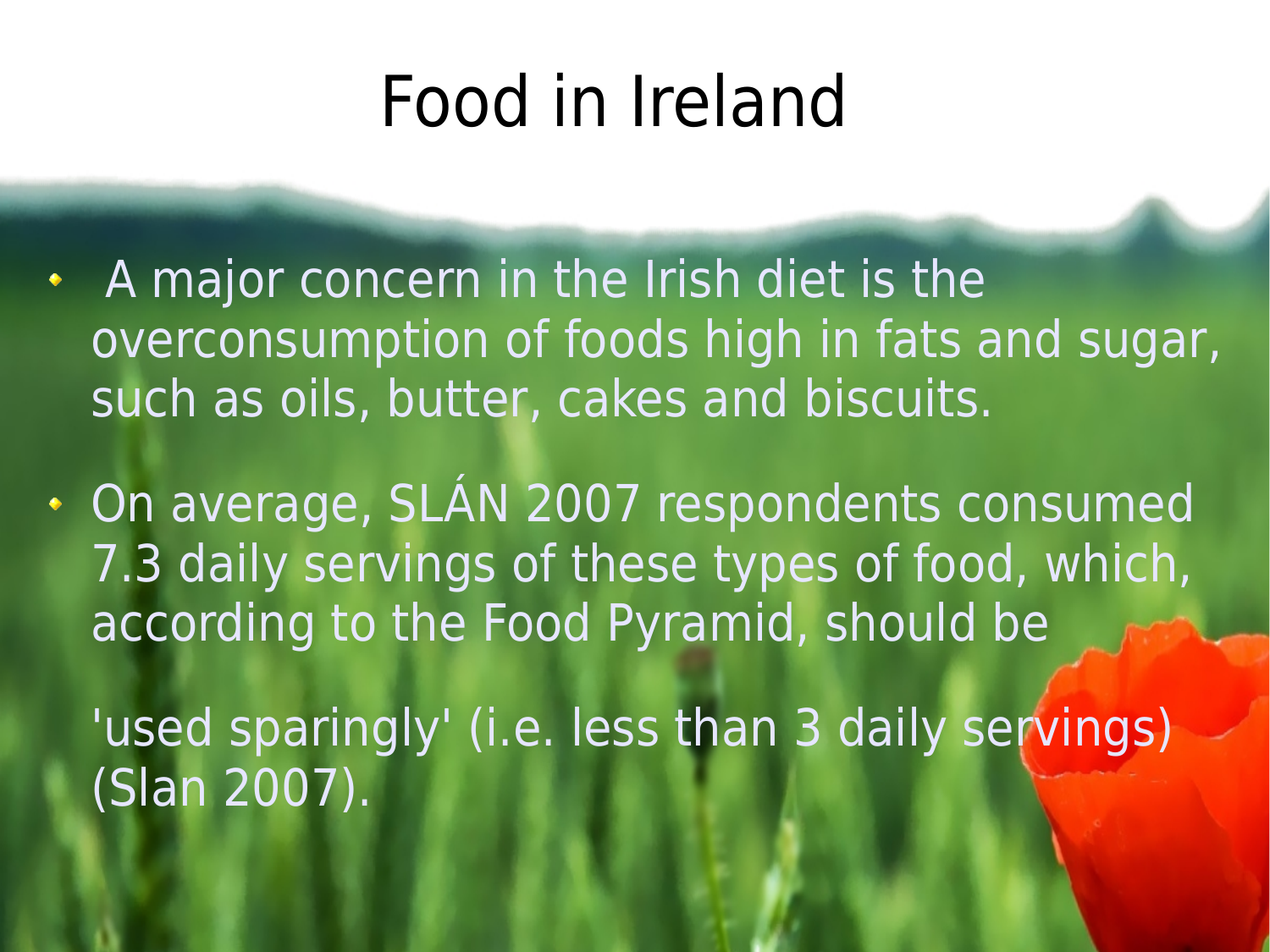### trans fatty acids in food

- tFAs are common in processed foods and fast food generally
- There is good evidence that they increase the risk of heart disease
- There is no evidence of any benefit to humans from tFA's, but they are popular with the food industry
- Denmark and New York have banned their use in foods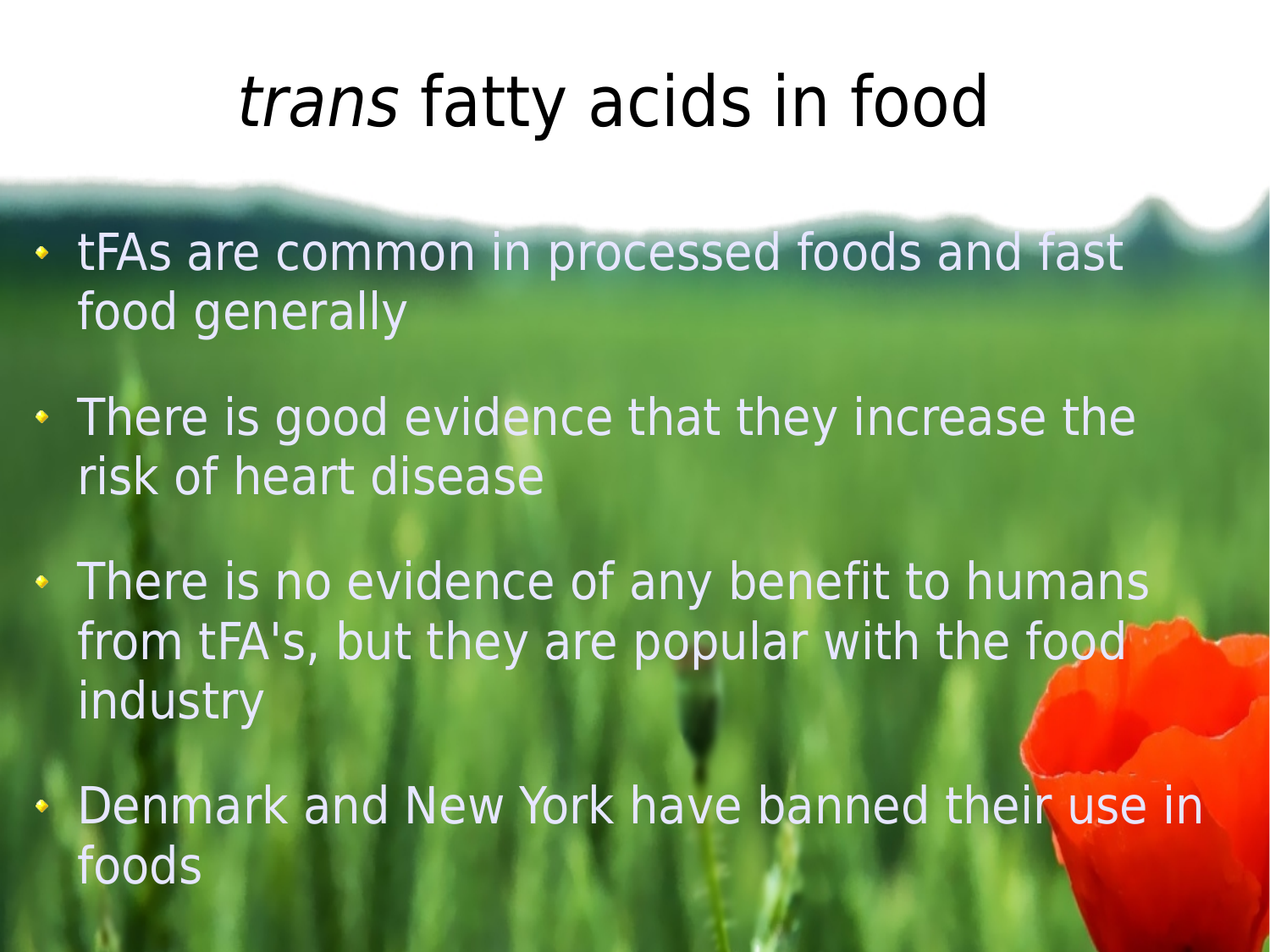#### tFAs in Ireland

- There seem to be no Irish data on intake
- Levels in most fast foods tested were low (FASI 2008), but 1 in 4 products tested had high levels.
- Are we taking an unnecessary risk?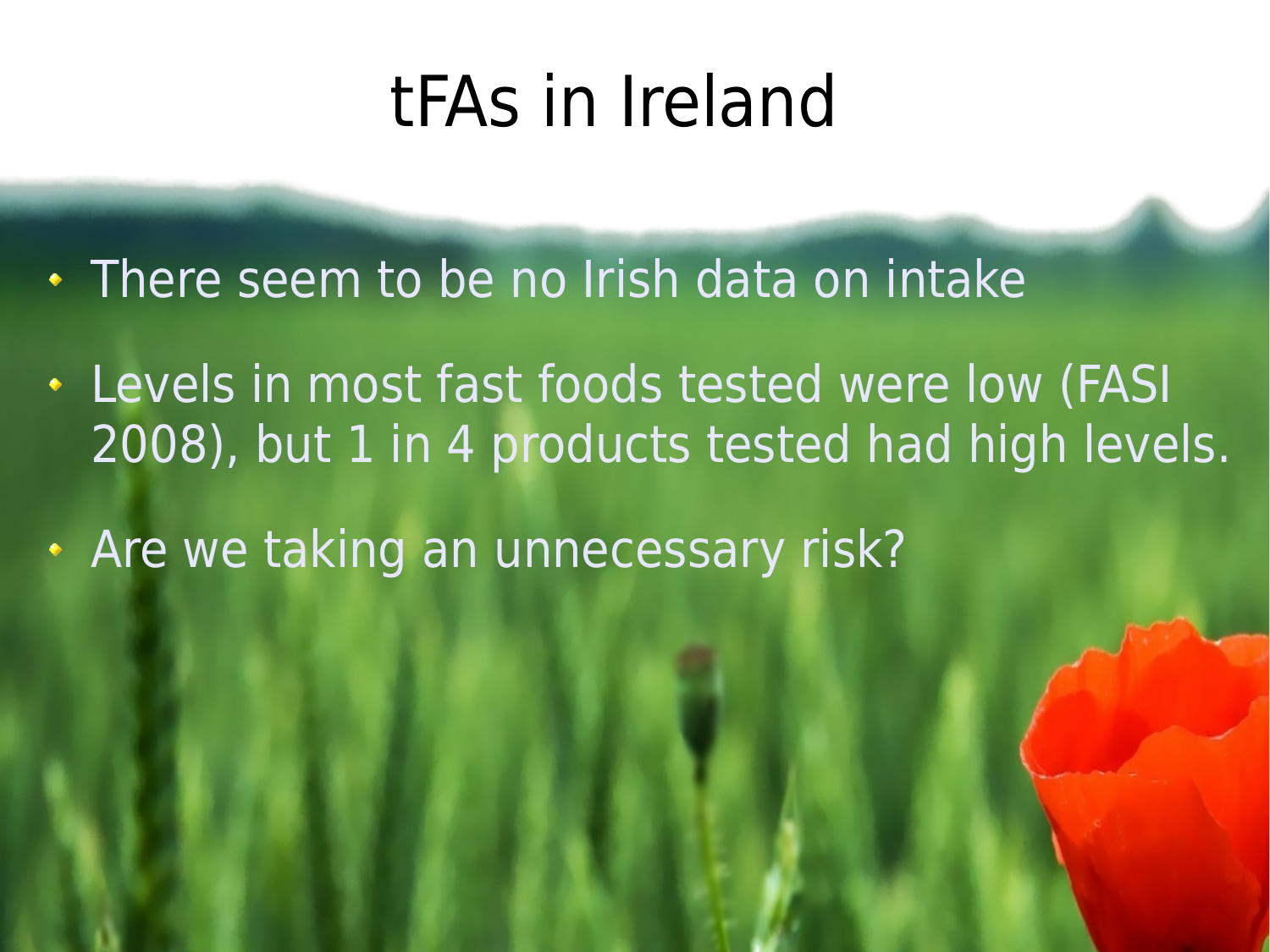# Salt

- Salt intake is far too high
- The mean is over 8g day
- This is eight times what we need
- This is 50% over the maximum recommended intake (6g/day) set by the FSAI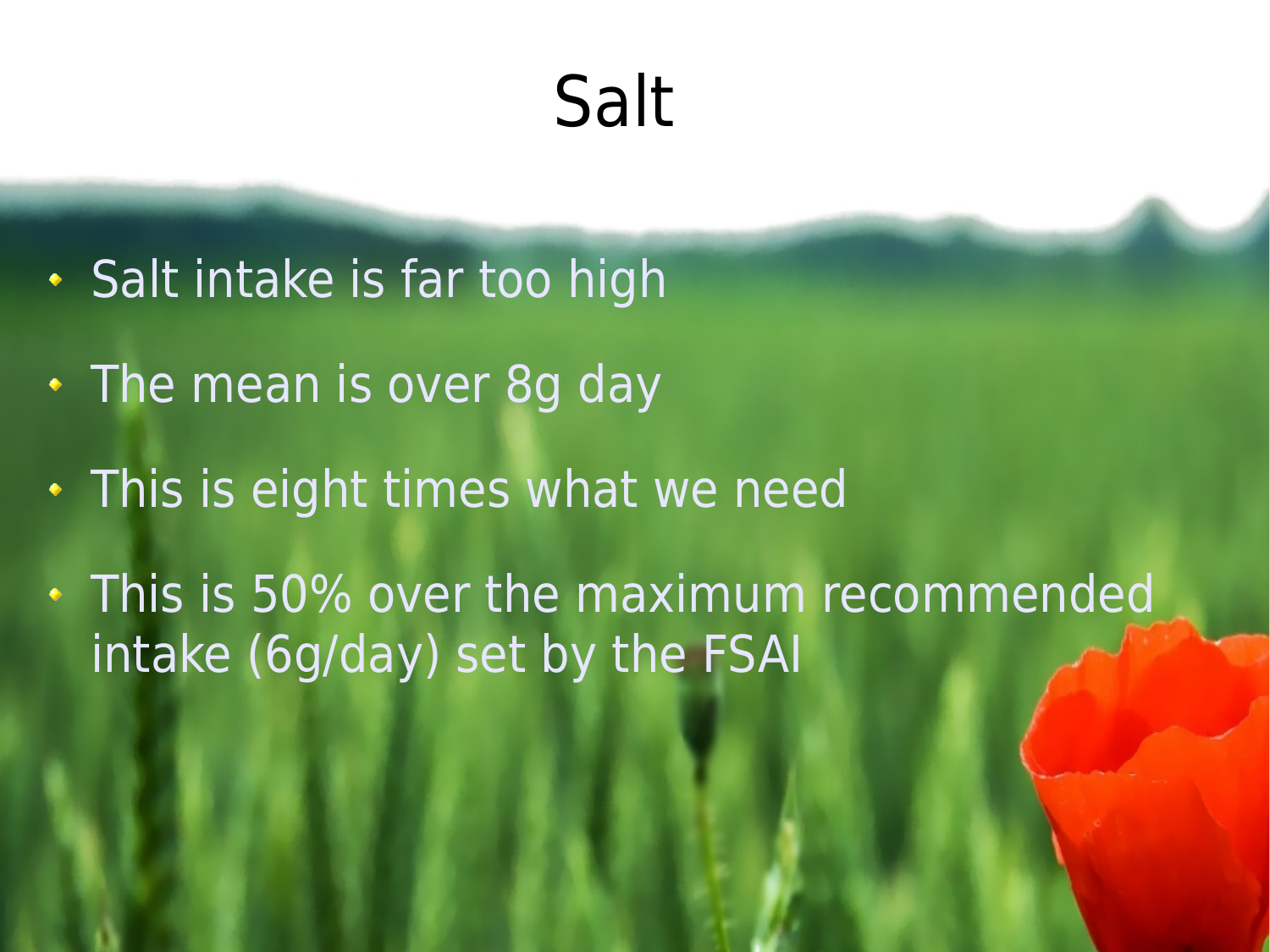## Where does it come from (Slan 2007)

Table 19: Contribution of food groups to overall salt intake

| <b>Food groups</b>             | <b>Sodium</b><br>(g) | <b>Salt</b><br>(g) | <b>Contribution to overall</b><br>salt intake<br>% |  |
|--------------------------------|----------------------|--------------------|----------------------------------------------------|--|
| Cereals, breads, and potatoes* | 1.1                  | 2.7                | 34                                                 |  |
| Meat, fish and poultry         | 0.7                  | 1.8                | 22                                                 |  |
| Soups, sauces and spreads      | 0.5                  | 1.1                | 14                                                 |  |
| Vegetables                     | 0.4                  | 0.9                | 11                                                 |  |
| Dairy products and fats        | 0.3                  | 0.8                | 10                                                 |  |
| Sweets and savoury snacks      | 0.2                  | 0.6                | 8                                                  |  |
| <b>Drinks</b>                  | 0.0                  | 0.1                | 1                                                  |  |
| <b>Fruits</b>                  | 0.0                  | 0.0                | 0                                                  |  |
| <b>Milk</b>                    | 0.0                  | 0.0                | Ω                                                  |  |

Cereals and breads are the primary contributors to salt intake. However, potatoes were also included in this category since the FFQ analysis software did not permit the separation of these food items.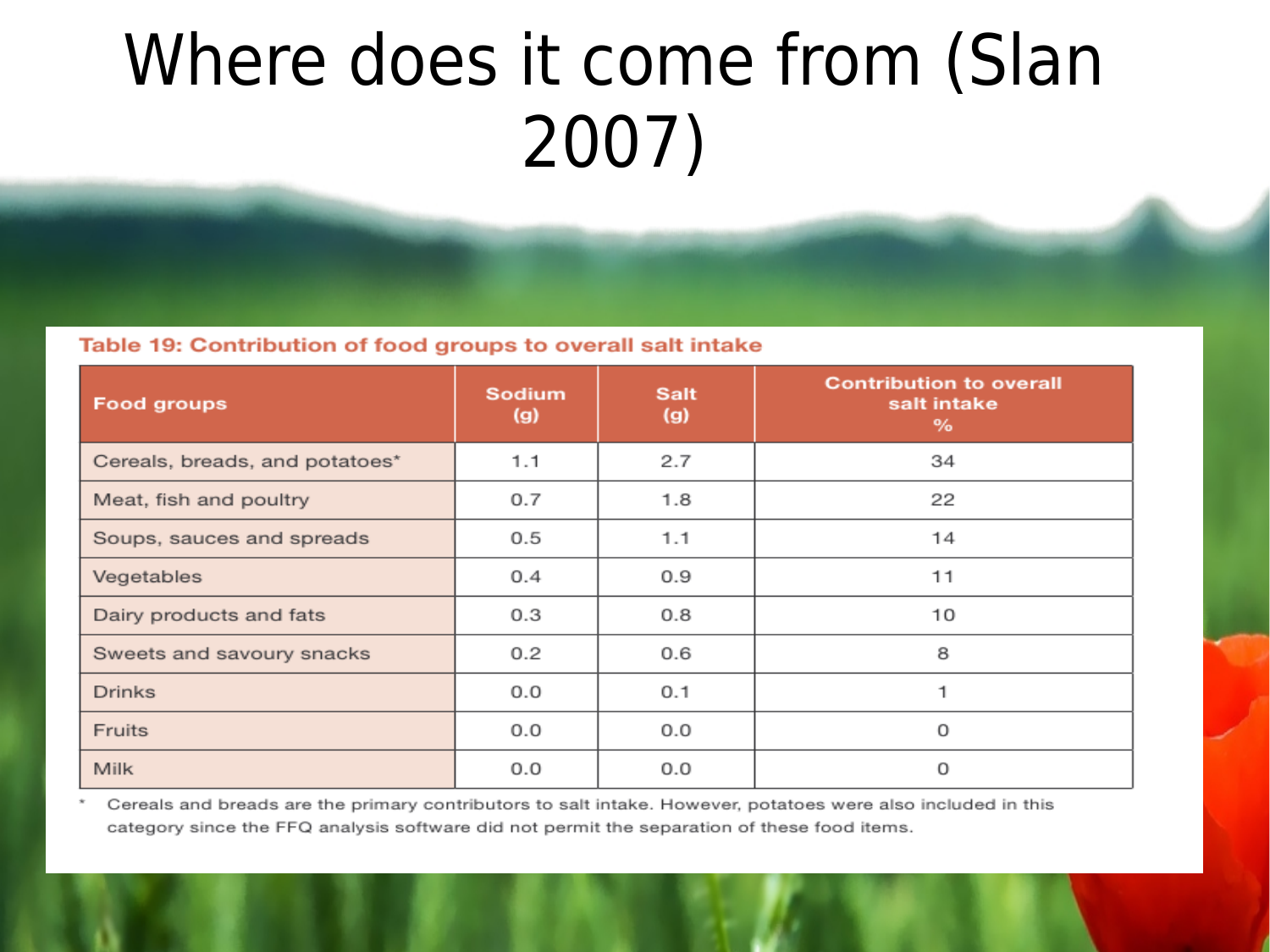# Voluntary reduction in salt isn't working

- Last published FSAI data on salt content in foods is from 2008
- It has gone from absurdly high (2001) to merely ridiculously high (2008)
- This is a major contributor to stroke, to coronary heart disease, to renal disease, and premature death.
- . You all know this...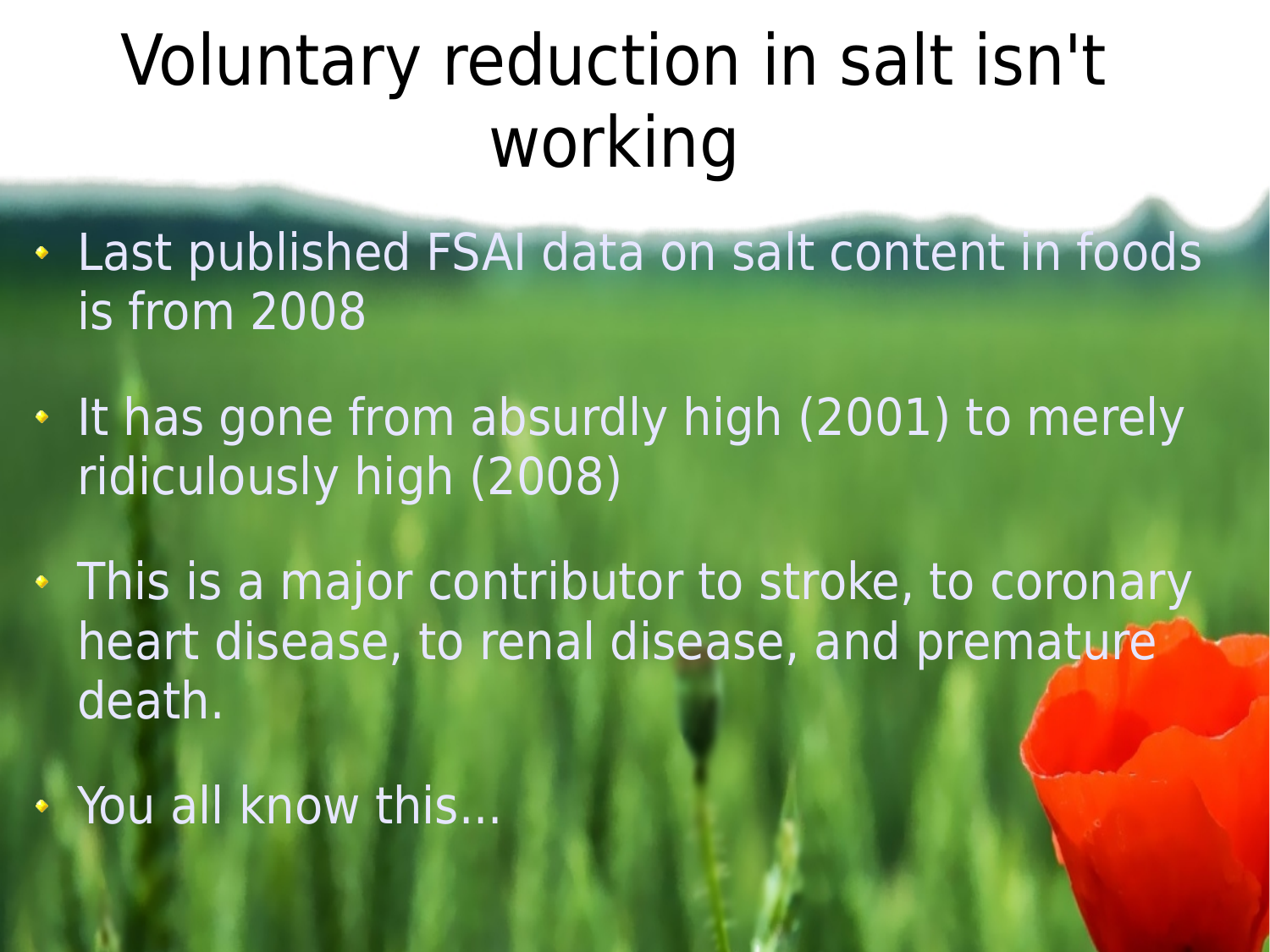# Sugar

- There is little specific data on sugar intakes in Ireland
- Sugars get lumped in with carbohydrates in most nutritional analyses
- One paper reports intakes of 106-108g/d of sugar (Joyce et al. 2008)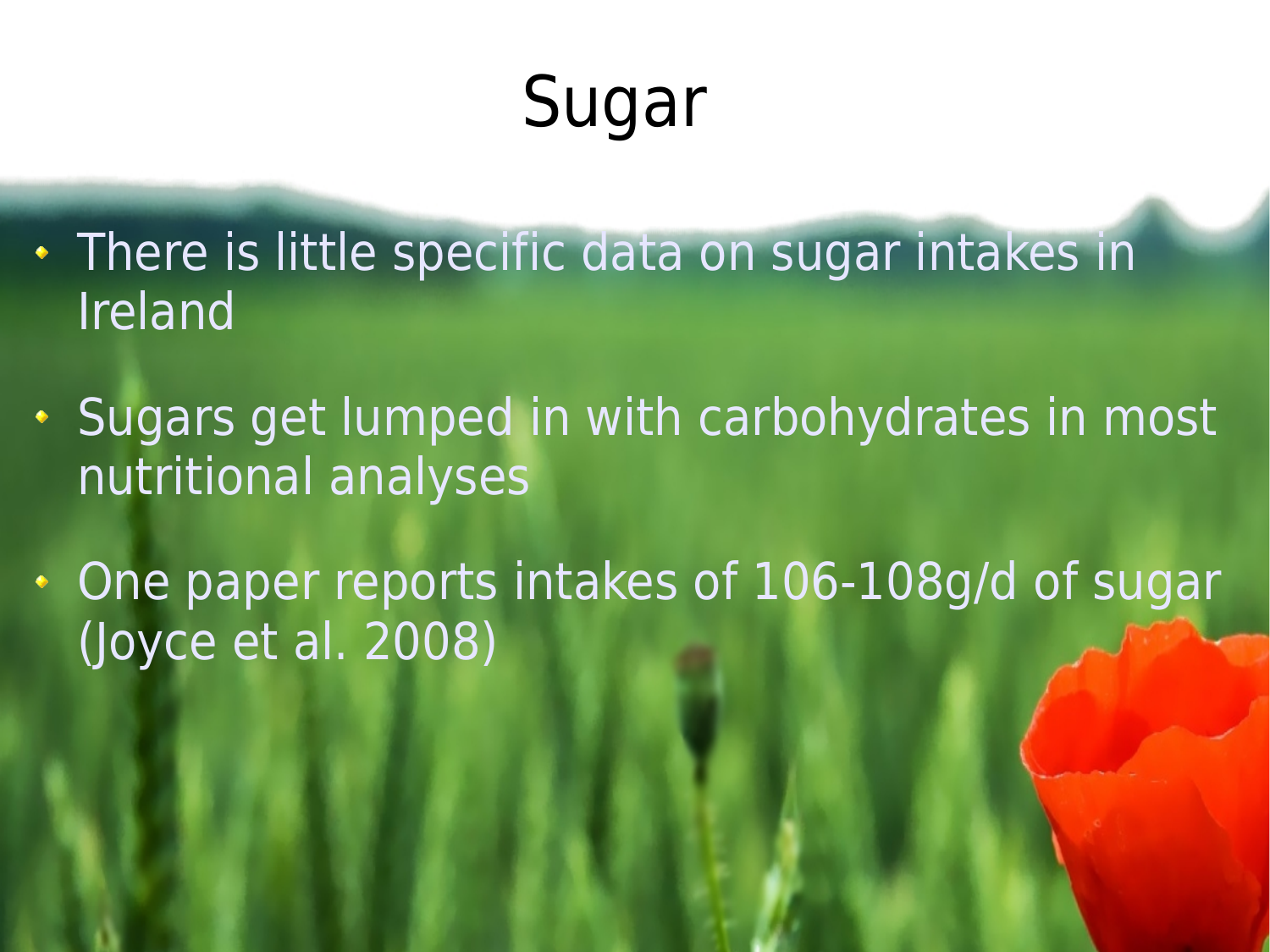#### US data on sugar

- The US average intake is about 130g/d
- The US recommended intake varies greatly by age, sex and activity, but the highest is 72g/d, and the lowest 12g/d (AHA 2009)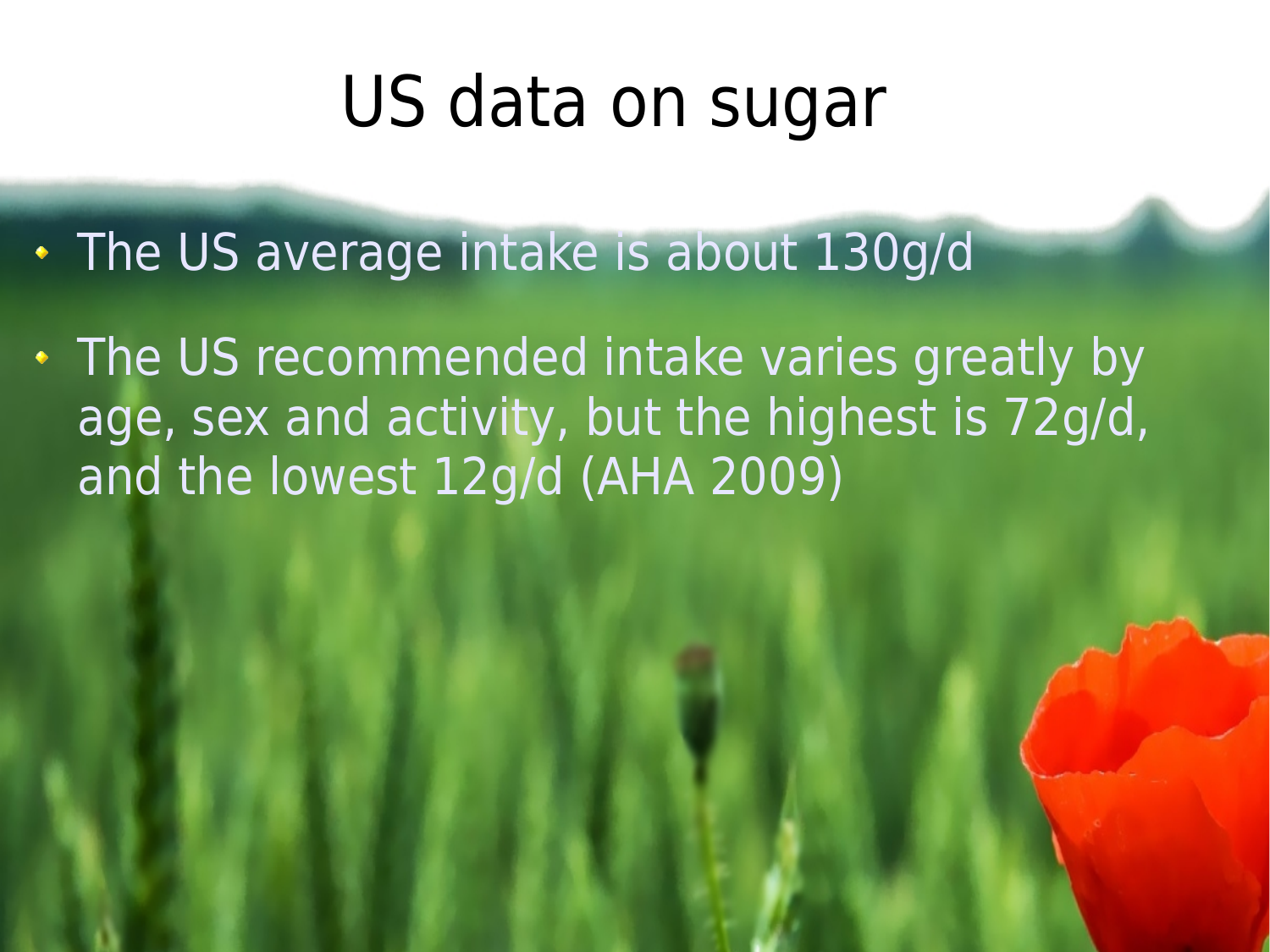## FSAI - Our Role

- The principal function of the Food Safety Authority of Ireland (FSAI) is to take all reasonable steps to ensure that food produced, distributed or marketed in the State meets the highest standards of food safety and hygiene reasonably available.
- . The FSAI aims to ensure that food complies with legal requirements, or where appropriate with recognised codes of good practice.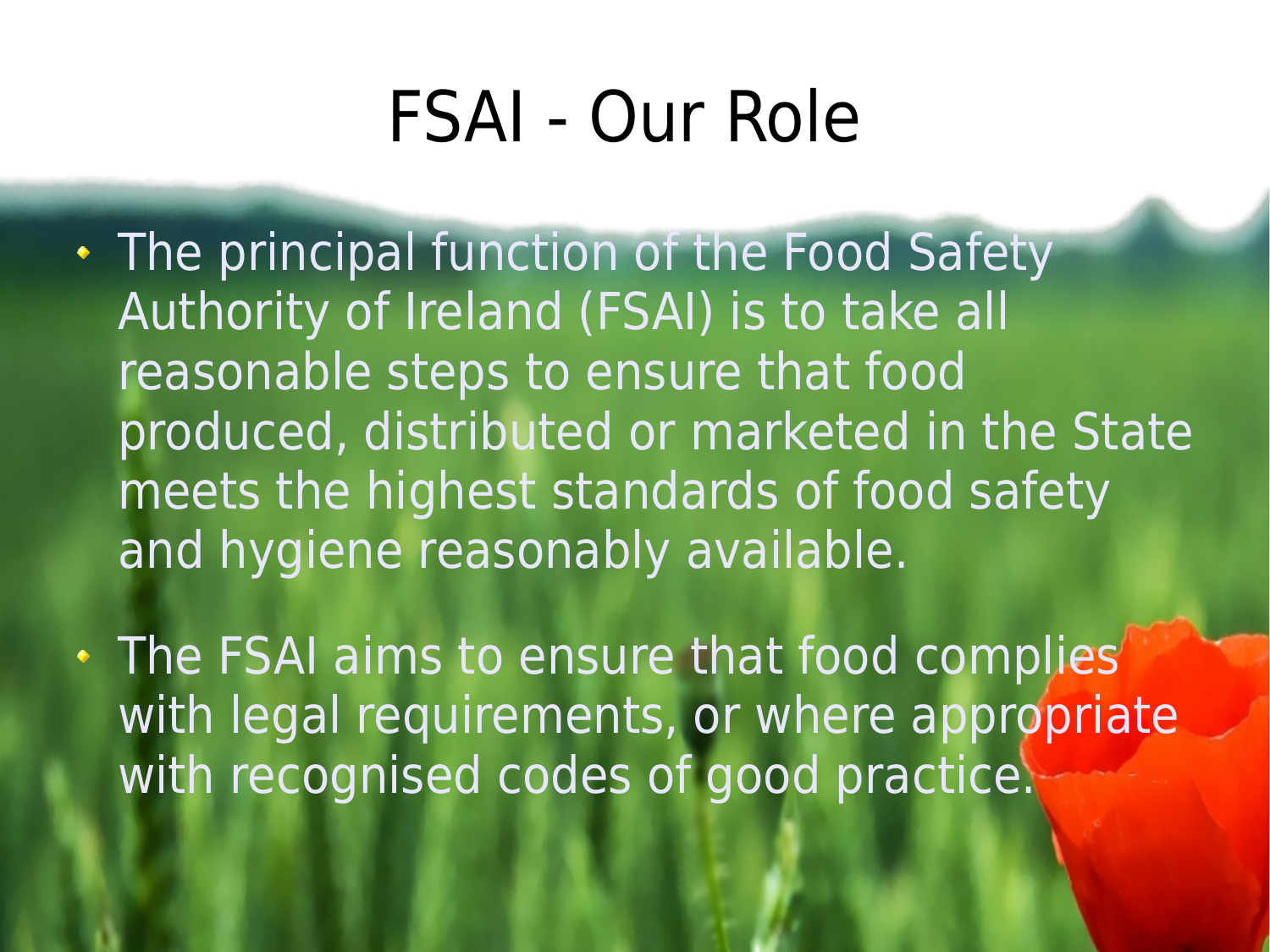#### Nice try, but not good enough

- The FSAI do a good job, but not good enough
- . Nutrition is not seen as part of food safety
- Why? we'll get back to that.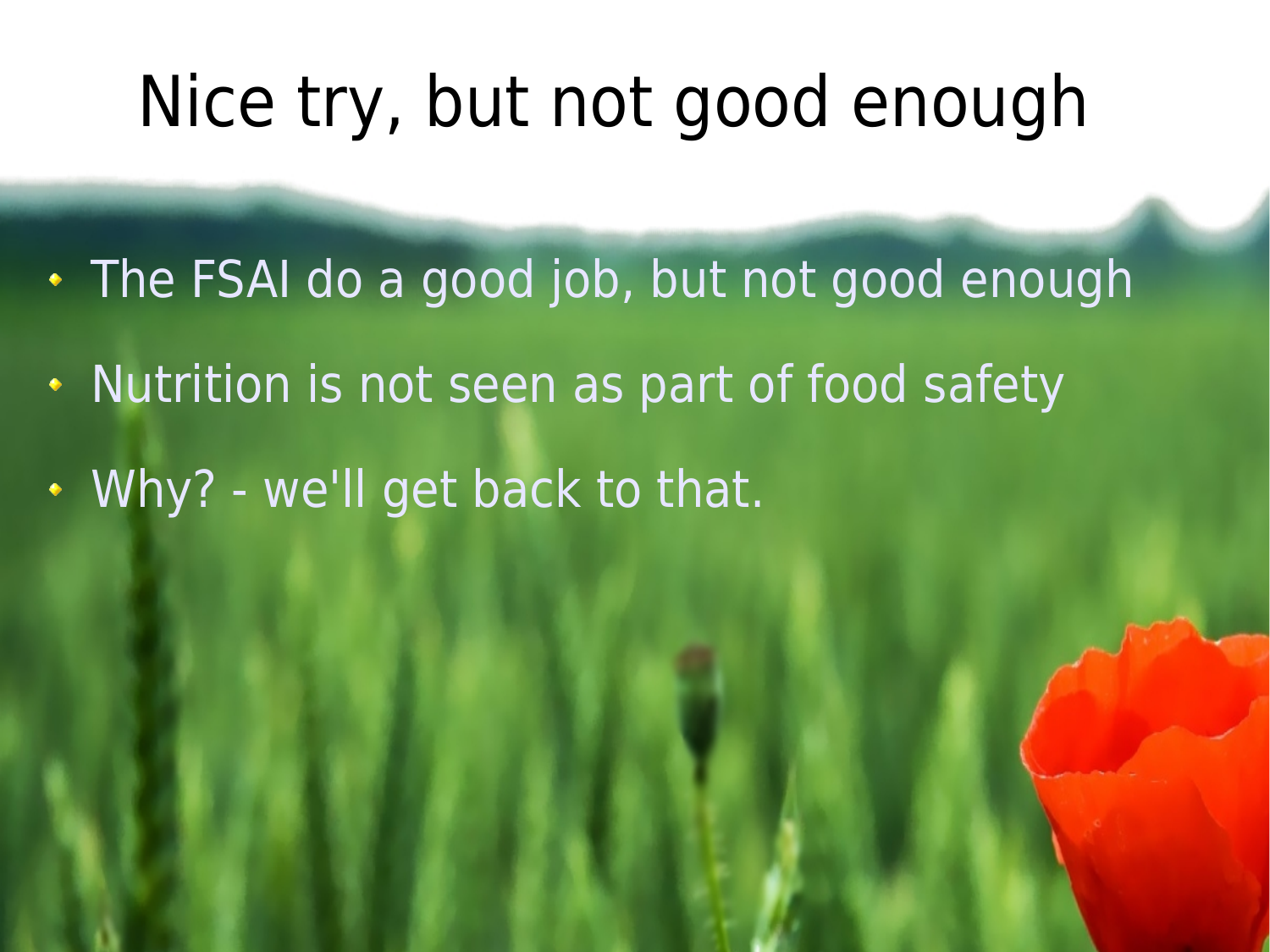#### How to win

- Take health seriously
- Push healthy policies everywhere
- Schools, workplaces, homes,
- This is not health promotion this is healthy public policy
	- **and it works...**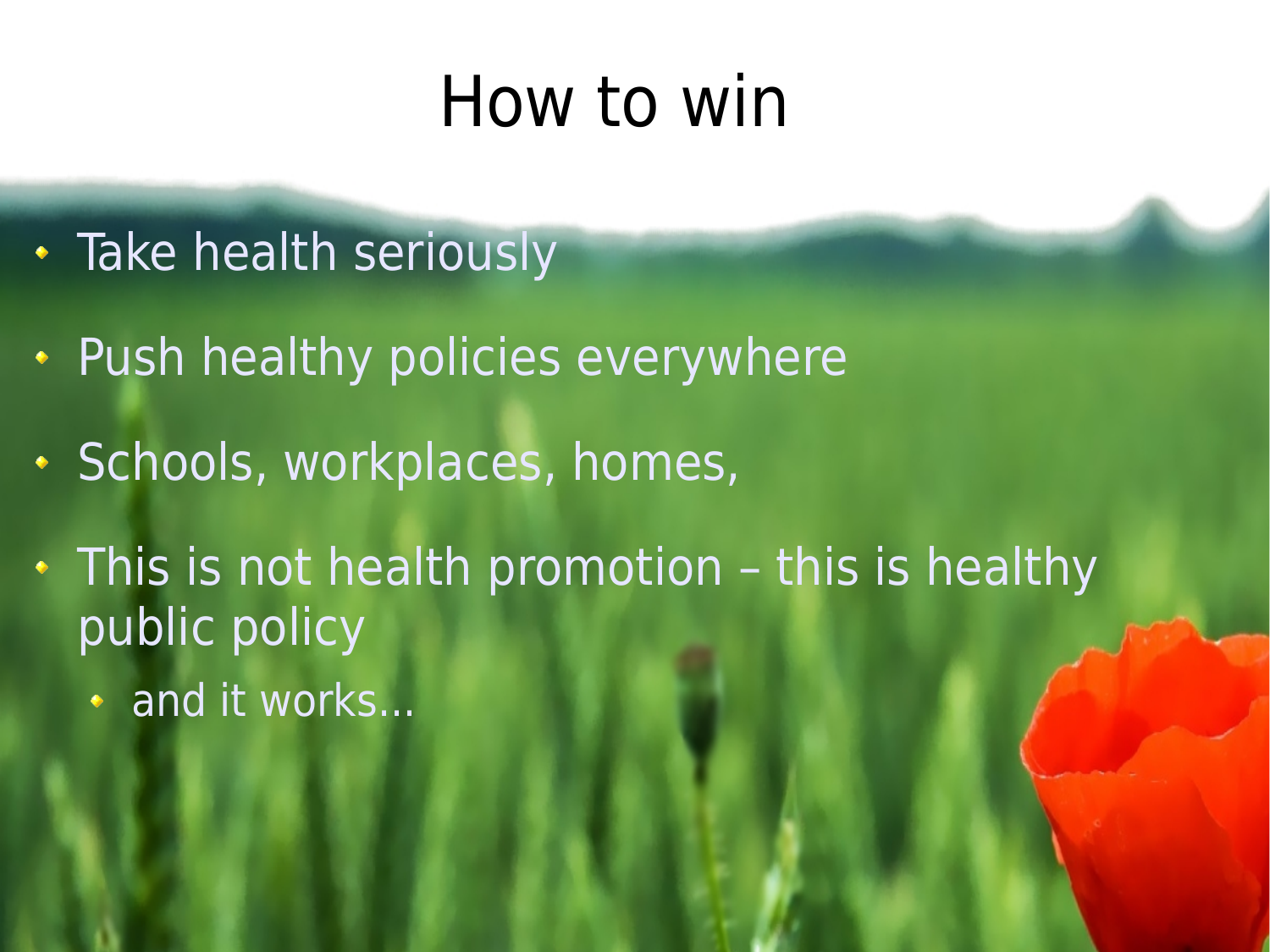### Working examples in Ireland

- Workplace smoking ban
- Food Dudes in primary schools
- Atlantic Philanthropies' Disadvantaged Children and Youth program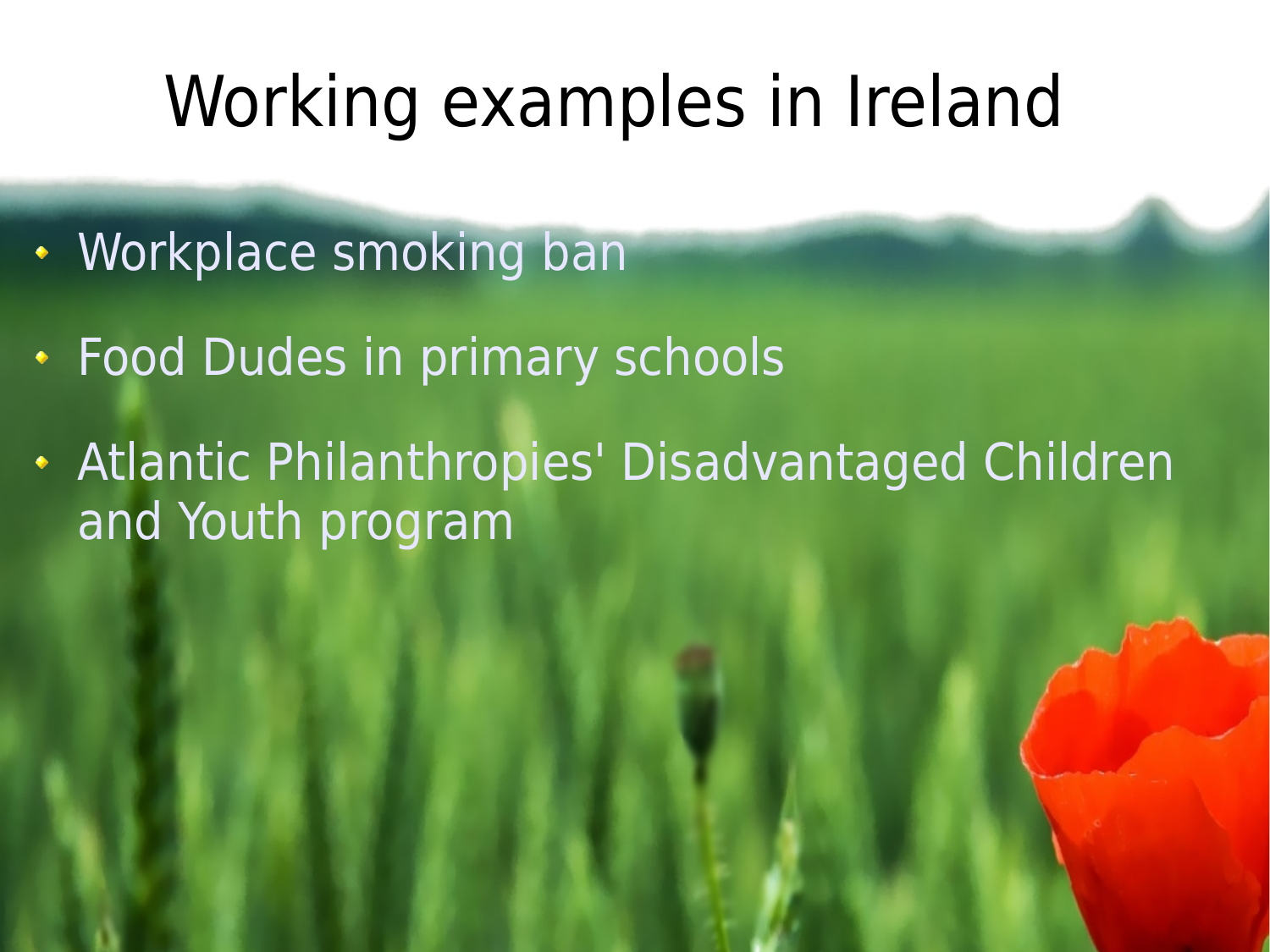#### Alternatives?

- HSE budget down
	- €540 million 2010
	- €700 million 2011
	- Any bets for 2012?
- . We can not afford to ignore cost-effective public health interventions
- Voluntary efforts are not working, so regulation is needed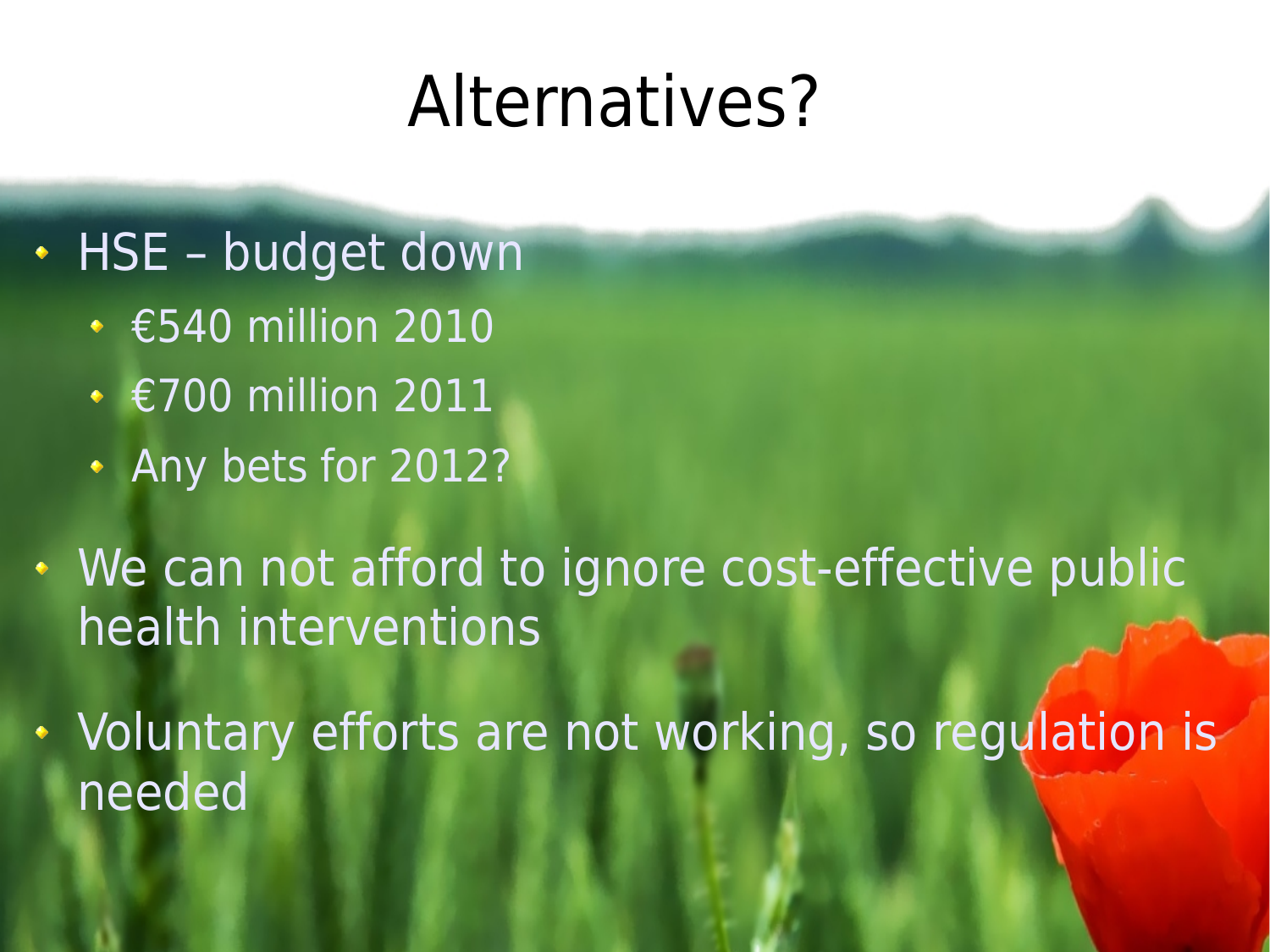#### Nutrition and Food safety

- The traffic lights story
- What's going on?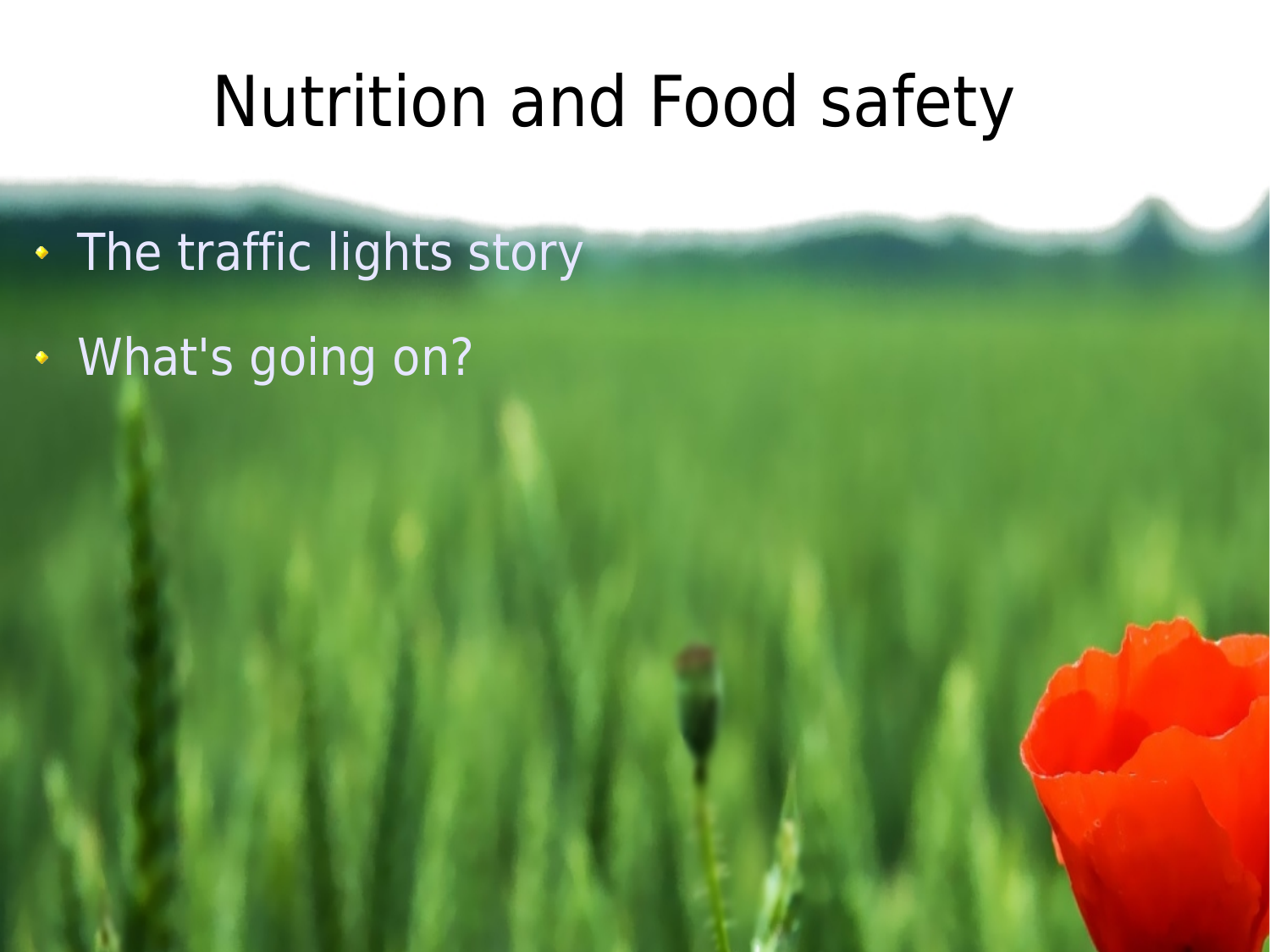# The traffic lights story

**• Traffic lights are evidence based intelligible** food labels designed to be comprehensible to the geEach 100g serving contains

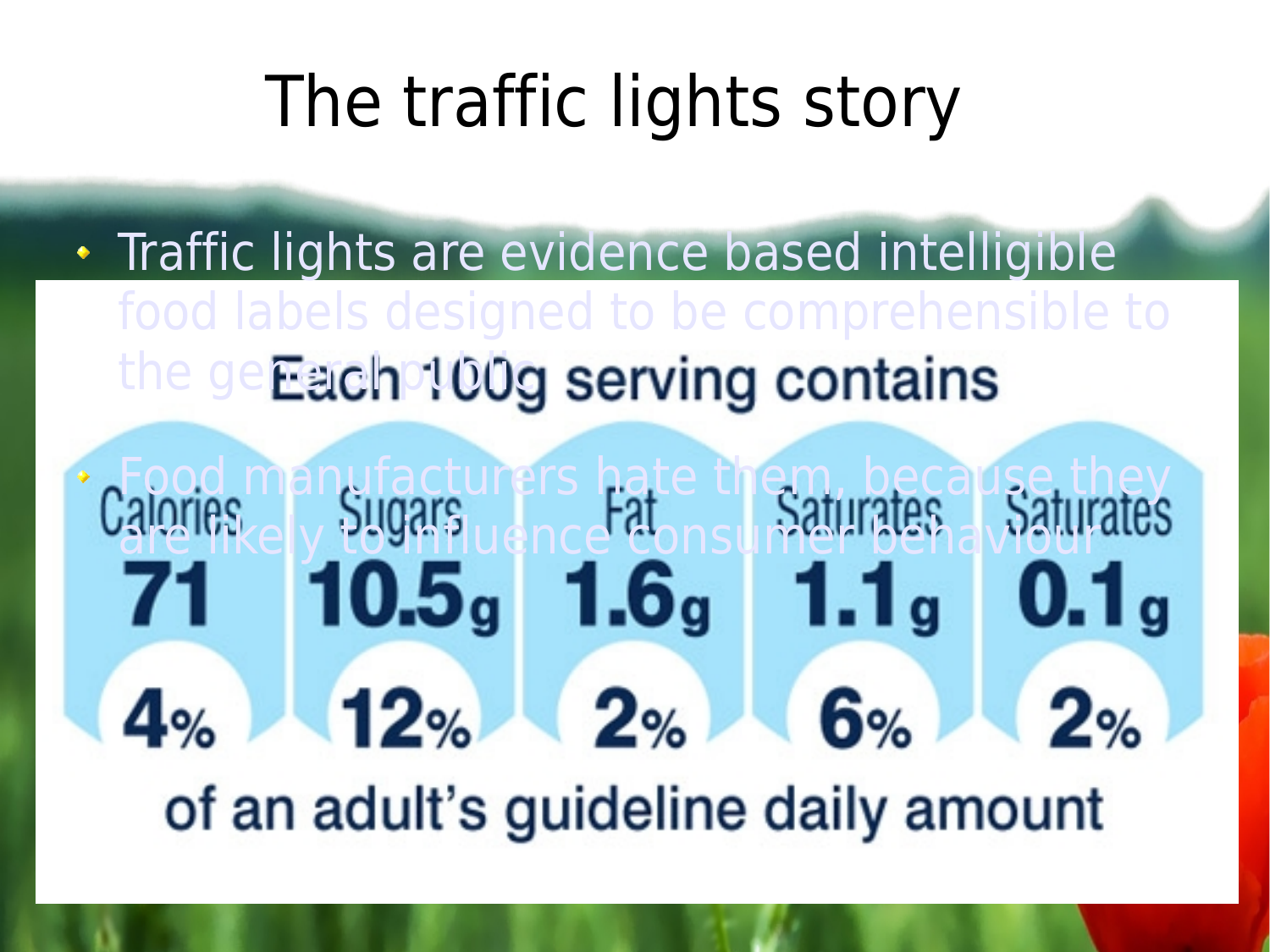#### Current food labels

Each 100g serving contains

Calories Sugars Fat Saturates **Saturates**  $71$   $10.5_g$   $1.6_g$   $1.1_g$   $0.1_g$  $4%$  12% 2% 6% 2% of an adult's guideline daily amount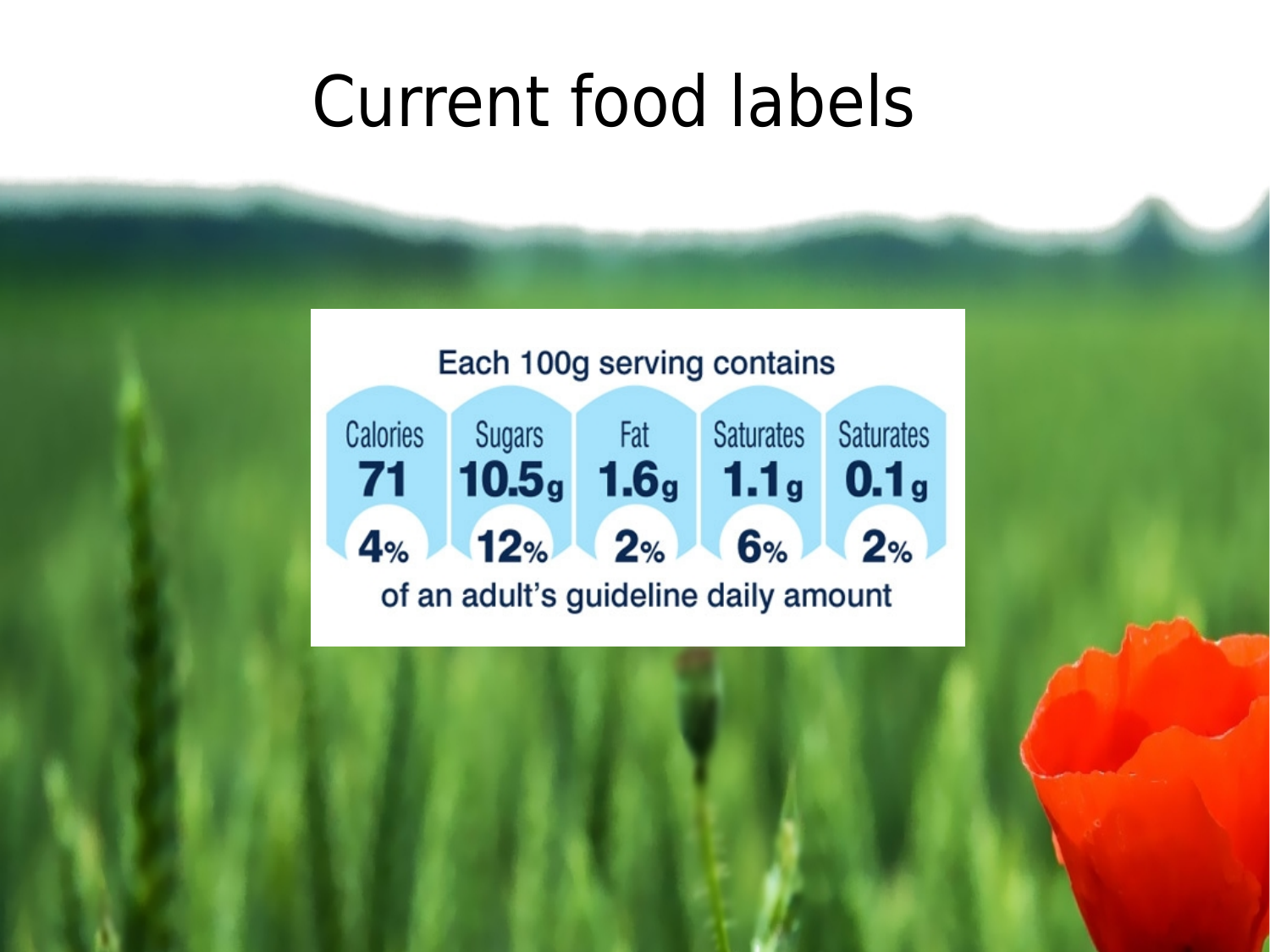## Incomprehensible by intent

- These were designed to be helpful if you have a PhD in nutrition
- They are little use for the average busy mother, doing her best to feed a family on a limited budget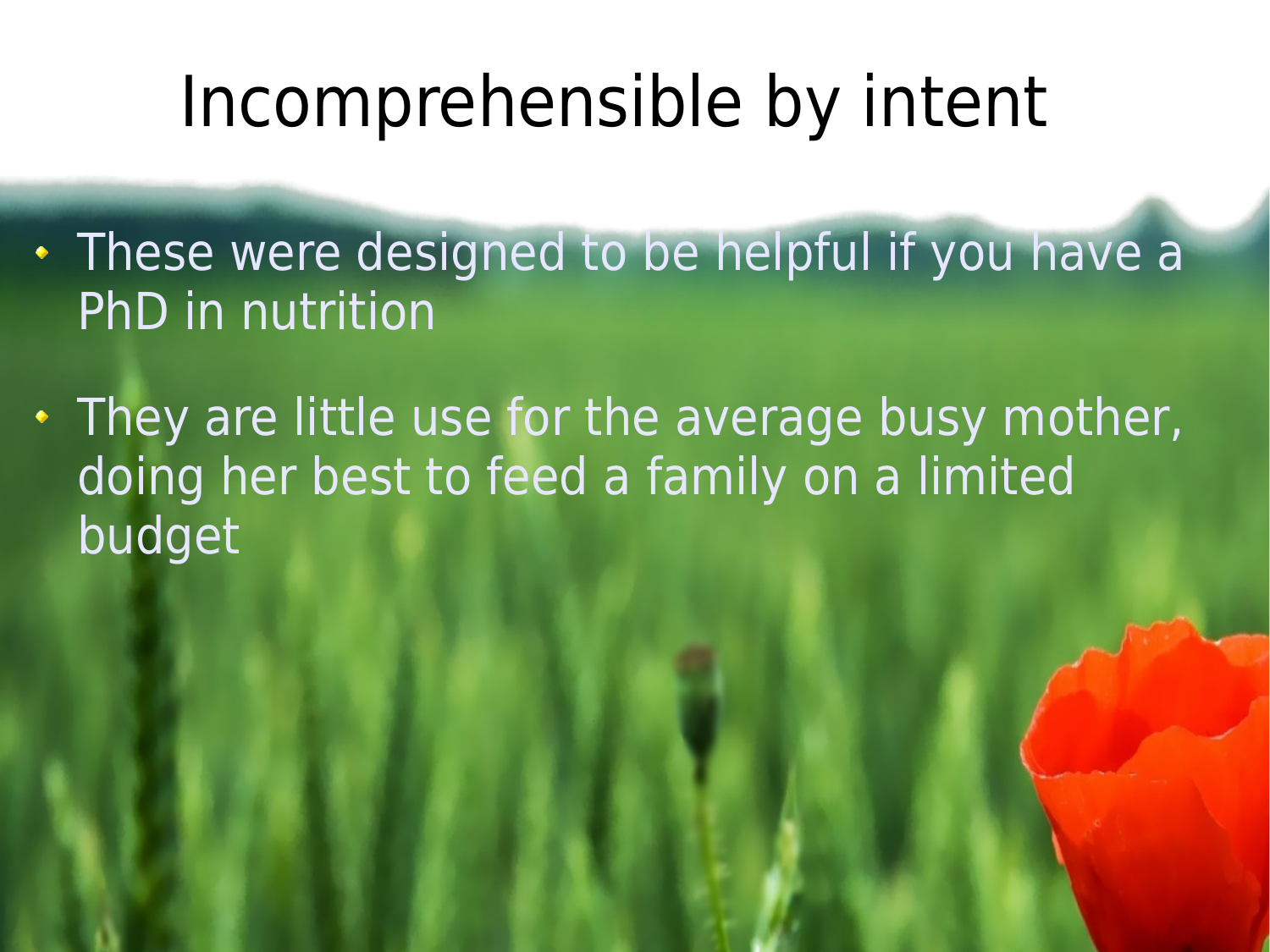## Recommended alternatives

#### **READY MEAL. 400g. CONTAINS 1 SERVING**

#### Each serving contains ...

| <b>MED</b>             | <b>MED</b>          | <b>HIGH</b>                          | <b>LOW</b>                         | <b>MED</b>        |
|------------------------|---------------------|--------------------------------------|------------------------------------|-------------------|
| 360<br><b>CALORIES</b> | 13.2g<br><b>FAT</b> | 8.0 <sub>g</sub><br><b>SATURATES</b> | 10.8 <sub>g</sub><br><b>SUGARS</b> | 2q<br><b>SALT</b> |
| 18%                    | 19%                 | 40%                                  | 12%                                | 33%               |

#### OF YOUR GUIDELINE DAILY AMOUNT



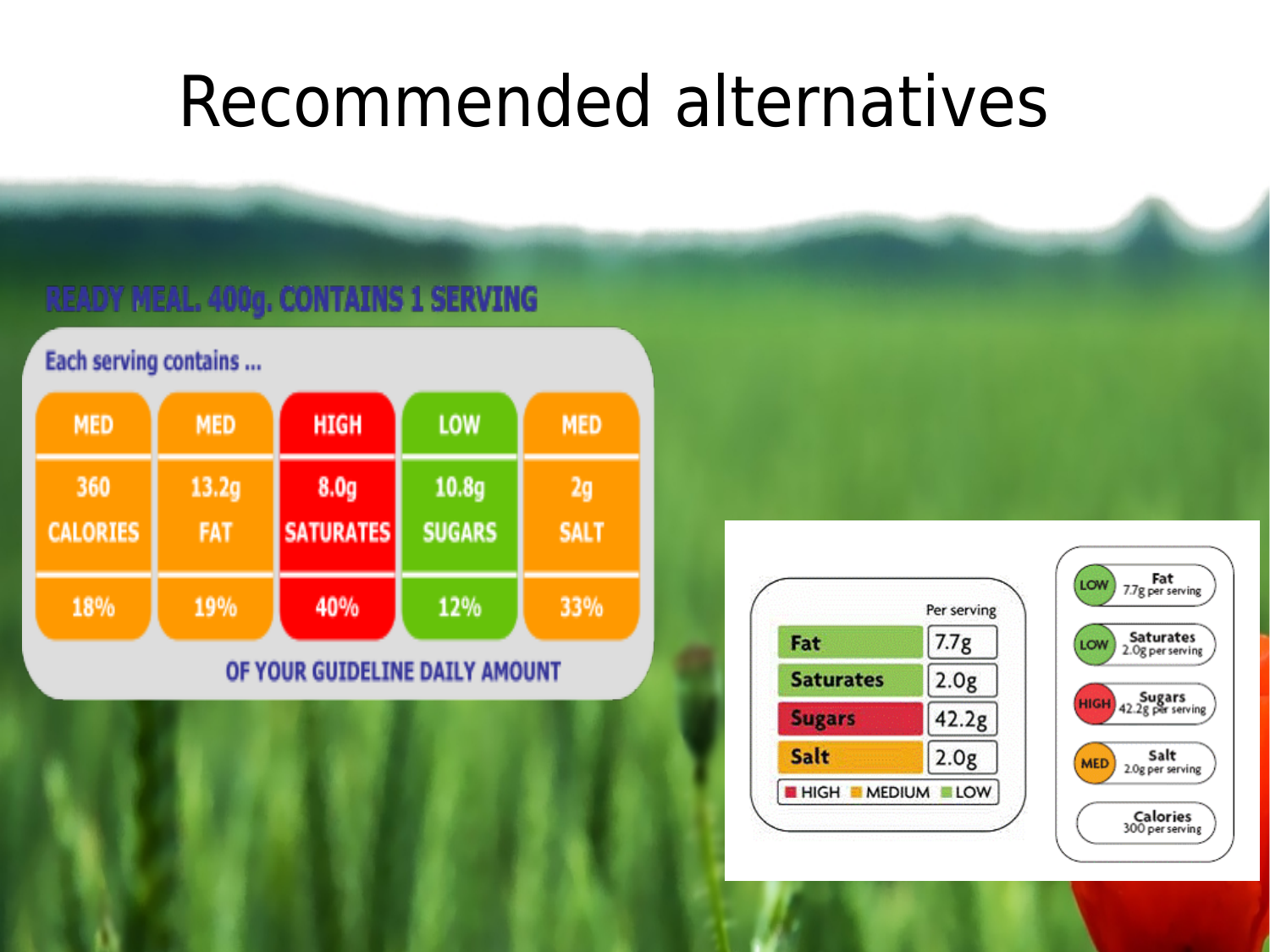# Rejected after a brutal lobbying campaign

- Led by the food industry
- Acceded to by our spineless political classes
- Biggest defeat for public health in Europe so far
- The losers are largely poorer people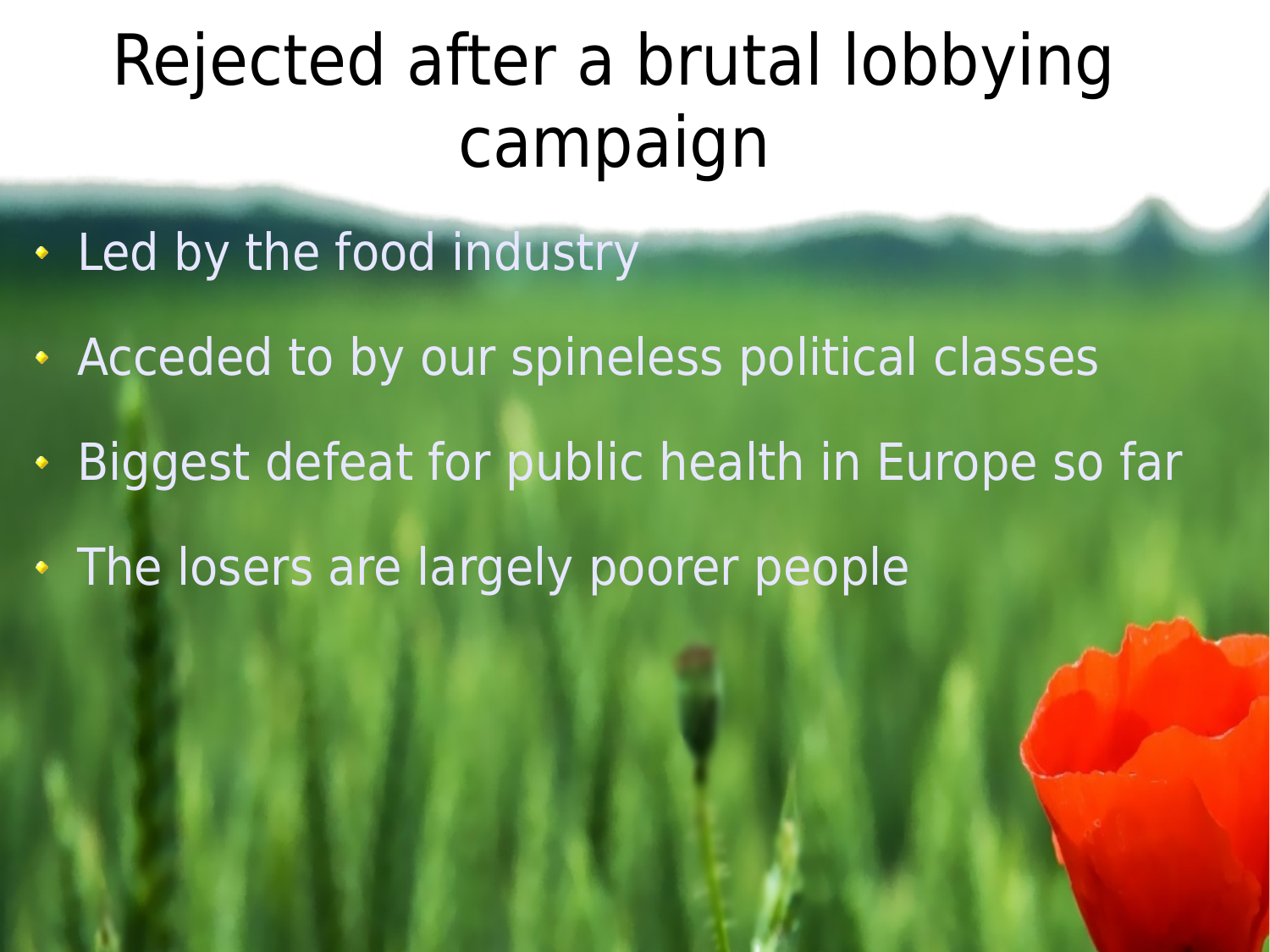# We can't afford this type of messing around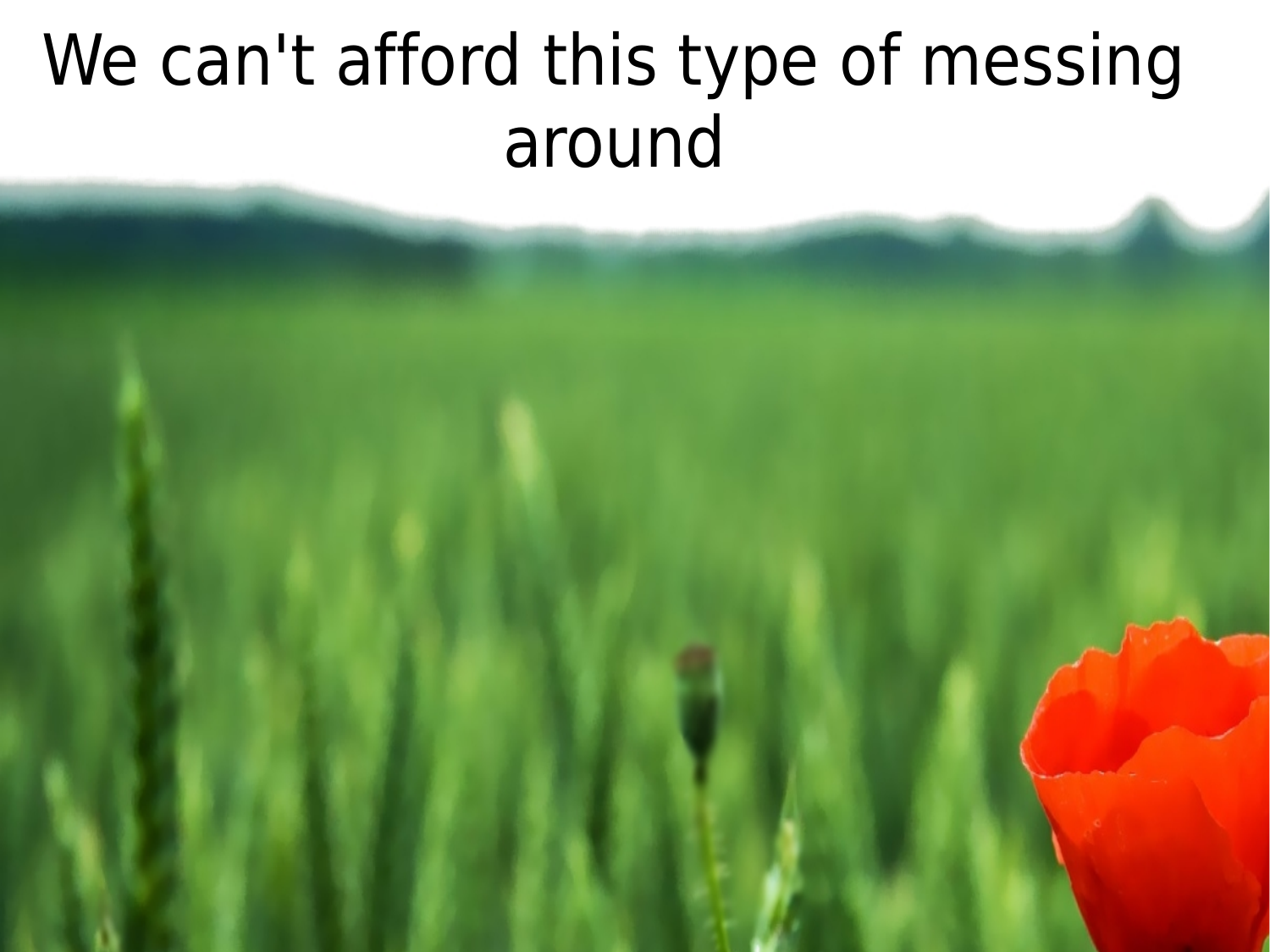# What's really going on?

- There is a huge mismatch between the financial needs of the food industry and our actual needs for nutrition
- The food industry is well organised, has lots of money, and close links with Government

Their victims are disproportionately poor, don't realise why they are dying, and have no voice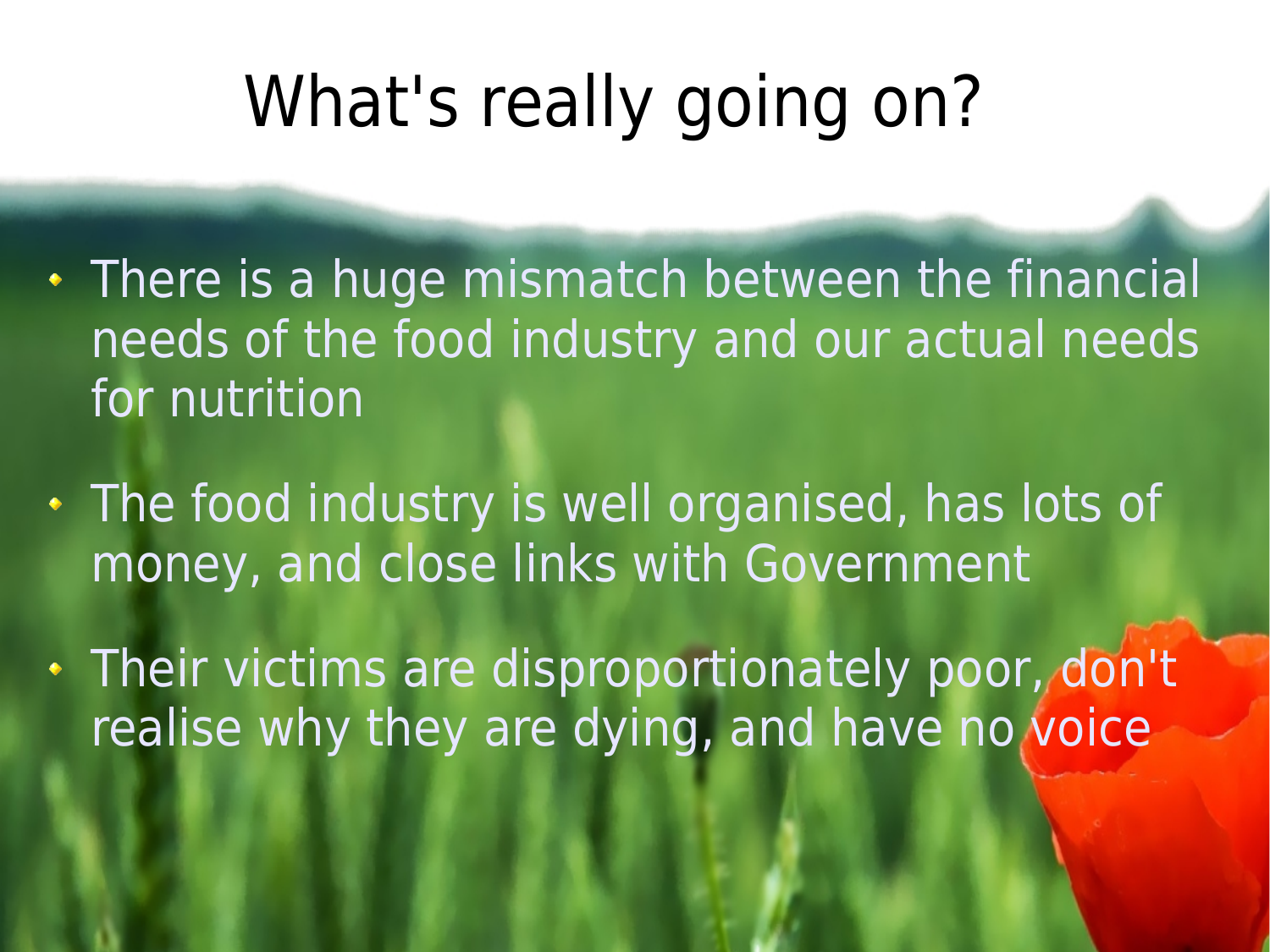## Private profits and public costs

- The food industry profits, and the rest of us pay the costs
- **Same business model as the banks, and property** developers